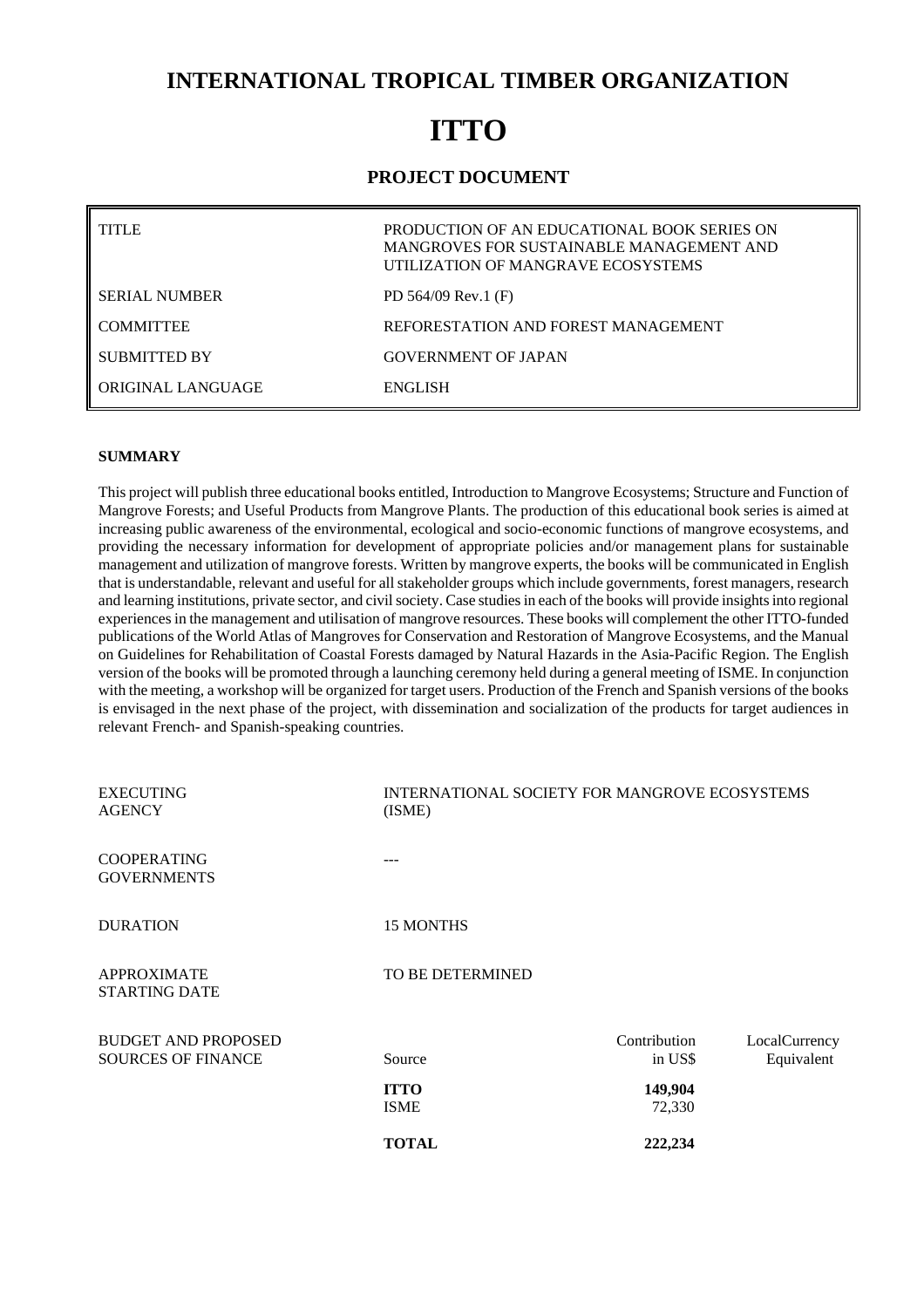## **Table of contents**

|                                                                                                                | Page |
|----------------------------------------------------------------------------------------------------------------|------|
|                                                                                                                |      |
|                                                                                                                |      |
| 1.2.1 Conformity with ITTO's objectives and priorities<br>1.2.2 Relevance to the submitting country's policies |      |
|                                                                                                                |      |
|                                                                                                                |      |
|                                                                                                                |      |
| 2.3.1 Development objective and impact indicators<br>2.3.2 Specific objectives and outcome indicators          |      |
|                                                                                                                |      |
| 3.1.1 Output 1<br>3.1.2 Output 2<br>3.2.1 Production of educational book series                                |      |
| 3.2.2 Workshop for target users                                                                                |      |
|                                                                                                                |      |
|                                                                                                                |      |
|                                                                                                                |      |
| <b>AGENCIES</b>                                                                                                |      |
| PROVIDED BY THE EXECUTING AGENCY                                                                               |      |
| <b>CONSULTANTS AND SUB-CONTRACTS FUNDED BY ITTO</b>                                                            |      |
| ANNEX 4: RECOMMENDATIONS OF ITTO'S EXPERT PANEL24<br>AND RESULTING MODIFICATIONS                               |      |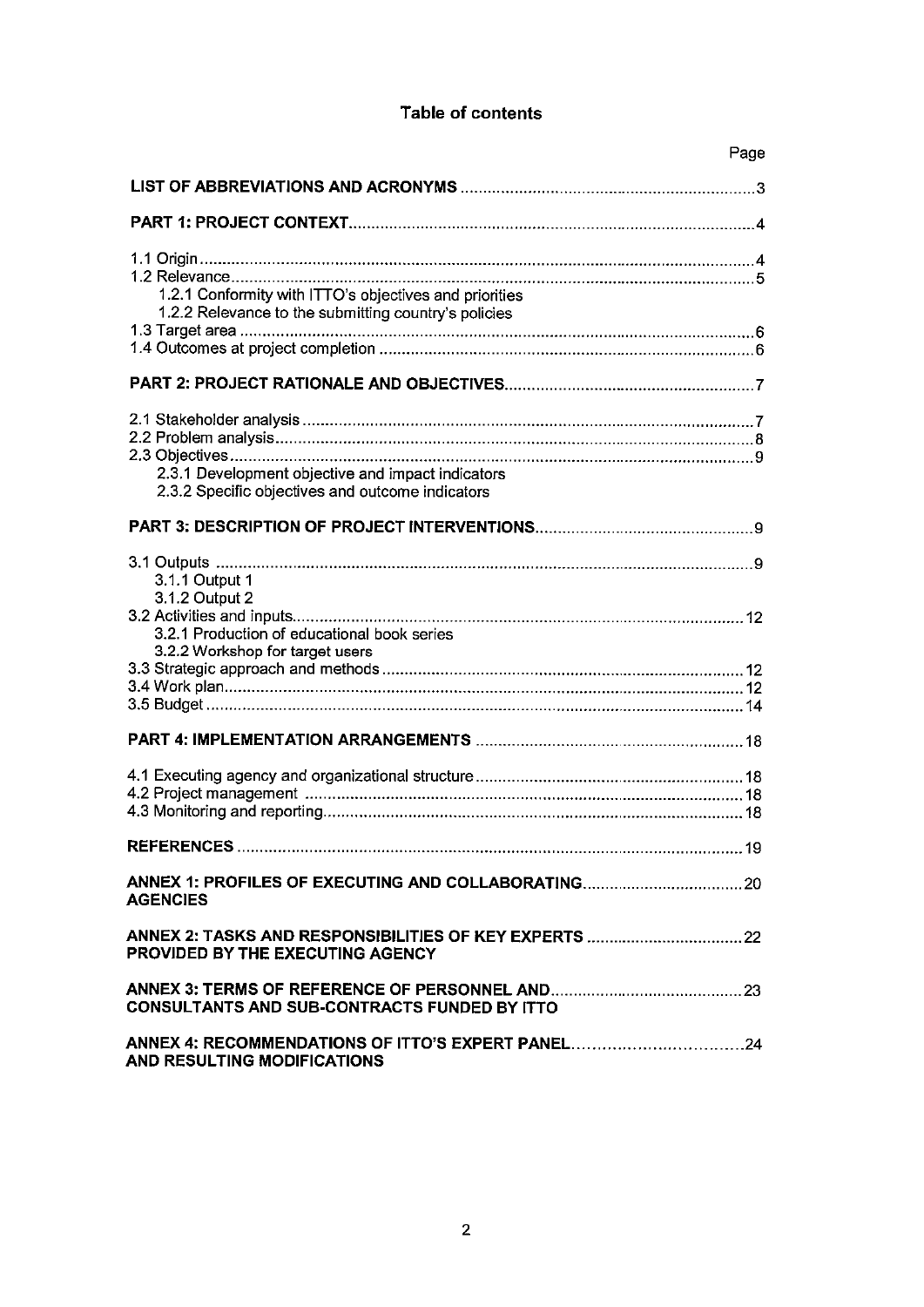## **LIST OF ABBREVIATIONS AND ACRONYMS**

| EA            | <b>Executing Agency</b>                                          |
|---------------|------------------------------------------------------------------|
| EC            | <b>Executive Committee</b>                                       |
| $E$ P         | <b>Expert Panel</b>                                              |
| ES            | <b>Executive Secretary</b>                                       |
| <b>FAO</b>    | Food and Agriculture Organization of the United Nations          |
| <b>GLOMIS</b> | Global Mangrove Database and Information System                  |
| <b>INWEH</b>  | International Network on Water, Environment and Health           |
| <b>ISME</b>   | International Society for Mangrove Ecosystems                    |
| <b>ITTA</b>   | <b>International Tropical Timber Agreement</b>                   |
| <b>ITTC</b>   | <b>International Tropical Timber Council</b>                     |
| <b>ITTO</b>   | International Tropical Timber Organization                       |
| <b>JICA</b>   | Japan International Cooperation Agency                           |
| <b>MAB</b>    | Man and Biosphere                                                |
| <b>NGO</b>    | Non-governmental organization                                    |
| <b>NPO</b>    | Non-profit organization                                          |
| <b>ODA</b>    | Overseas Development Assistance                                  |
| PC            | <b>Project Coordinator</b>                                       |
| <b>PTC</b>    | <b>Project Technical Committee</b>                               |
| <b>UNESCO</b> | United Nations Educational, Scientific and Cultural Organization |
| <b>UNEP</b>   | United Nations Environment Programme                             |
| UNU           | <b>United Nations University</b>                                 |
| <b>WCMC</b>   | <b>World Conservation Monitoring Centre</b>                      |
|               |                                                                  |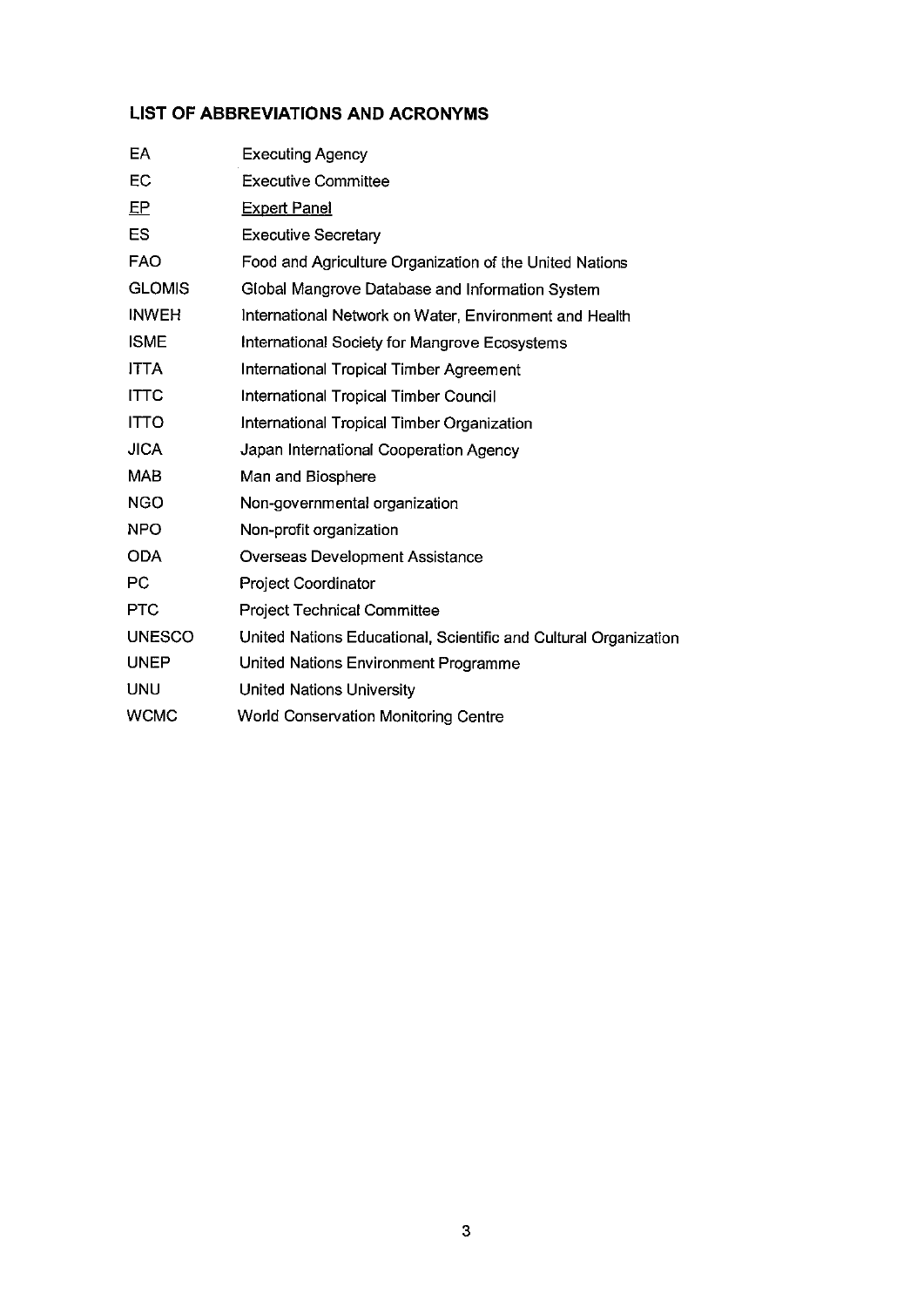## **PART 1: PROJECT CONTEXT**

#### 1.1 Origin

The ITTO/ISME project on World Atlas of Mangroves for Conservation and Restoration of Manarove Ecosystems [PD 276/04 Rev.2 (F)], with contributions from FAO, UNESCO-MAB, UNEP-WCMC, and UNU-INWEH, is in its completion phase. It is anticipated that the English version of the world atlas will be published by early 2010. Being a world atlas, it emphasizes on maps showing the current geographical distribution of mangrove vegetation by countries and regions. In Section I of the atlas, a very brief introduction to mangroves is provided in Chapter 1: Mangrove Ecosystems and Chapter 2: Mangroves and People (Spalding et al., unpublished).

The ITTO/ISME pre-project on Restoration of Mangroves and other Coastal Forests damaged by Tsunamis and other Natural Hazards in the Asia-Pacific Region [PPD 134/07 Rev.1 (F)] was implemented by the International Society for Mangrove Ecosystems (ISME) from January 2008 to March 2009. A major output of the pre-project was the Manual on Guidelines for Rehabilitation of Coastal Forests damaged by Natural Hazards in the Asia-Pacific Region (Chan & Baba, 2009). The manual has introductory chapters on coastal forests (mangrove forests, beach and dune forests, and forests of coral islands), natural hazards (tsunamis, tropical cyclones, coastal erosion and sea-level rise), and the protective roles of coastal forests. The main chapter on quidelines for rehabilitation of coastal forests provides an overview on concepts and rationale of rehabilitation. and rehabilitation efforts. The guidelines include the rationale for rehabilitation; choice of species; site selection and preparation; propagation and planting; monitoring and tending; and case studies. The case studies provide useful lessons of success and failure of past and on-going projects in coastal forest rehabilitation.

This project on production of an educational book series on mangroves is aimed at increasing public awareness of the environmental, ecological and socio-economic functions of mangrove ecosystems, and at providing the necessary information for development of appropriate policies and/or management plans for sustainable management and utilization of mangrove forests. Written by mangrove experts, the books will be communicated in English that is understandable, relevant and useful for all stakeholder groups which include governments, forest managers, research and learning institutions, private sector, and civil society. Case studies in each of the books will provide insights into regional experiences in management and utilisation of mangrove resources.

This educational book series, which provide a comprehensive overview of mangrove ecosystems and their sustainable management and utilisation, will complement the World Atlas of Mangroves for Conservation and Restoration of Mangrove Ecosystems [PD276/04 Rev.2 (F)], the ITTOfunded project and the Manual on Guidelines for Rehabilitation of Coastal Forests damaged by Natural Hazards in the Asia-Pacific Region [PPD 134/07 Rev.1 (F)]. Information in the two introductory chapters on Mangrove Ecosystems and Mangroves and Man of the world atlas is very brief and lacks supporting case studies and illustrations. Information in the manual is specific on guidelines for rehabilitation of coastal forests damaged by natural hazards.

Furthermore, Journey Amongst Mangrove (Field, 1995) a non-technical coffee-table book published by ITTO and ISME as one of the outputs of PD 6/93 Rev.2 (F), is out of print. Other books published by ISME such as The Economic and Environmental Values of Mangrove Forests and their Present State of Conservation in South-East AsialPacific Region (Clough, 1993), Conservation and Sustainable Utilization of Mangrove Forests in Latin America and Africa Regions. Part I - Latin America (de Lacerda & Diop, 1993a), and Conservation and Sustainable Utilization of Mangrove Forests in Latin America and Africa Regions, Part II - Africa (de Lacerda & Diop, 1993b) are compilations of country-based reports that need up-dating.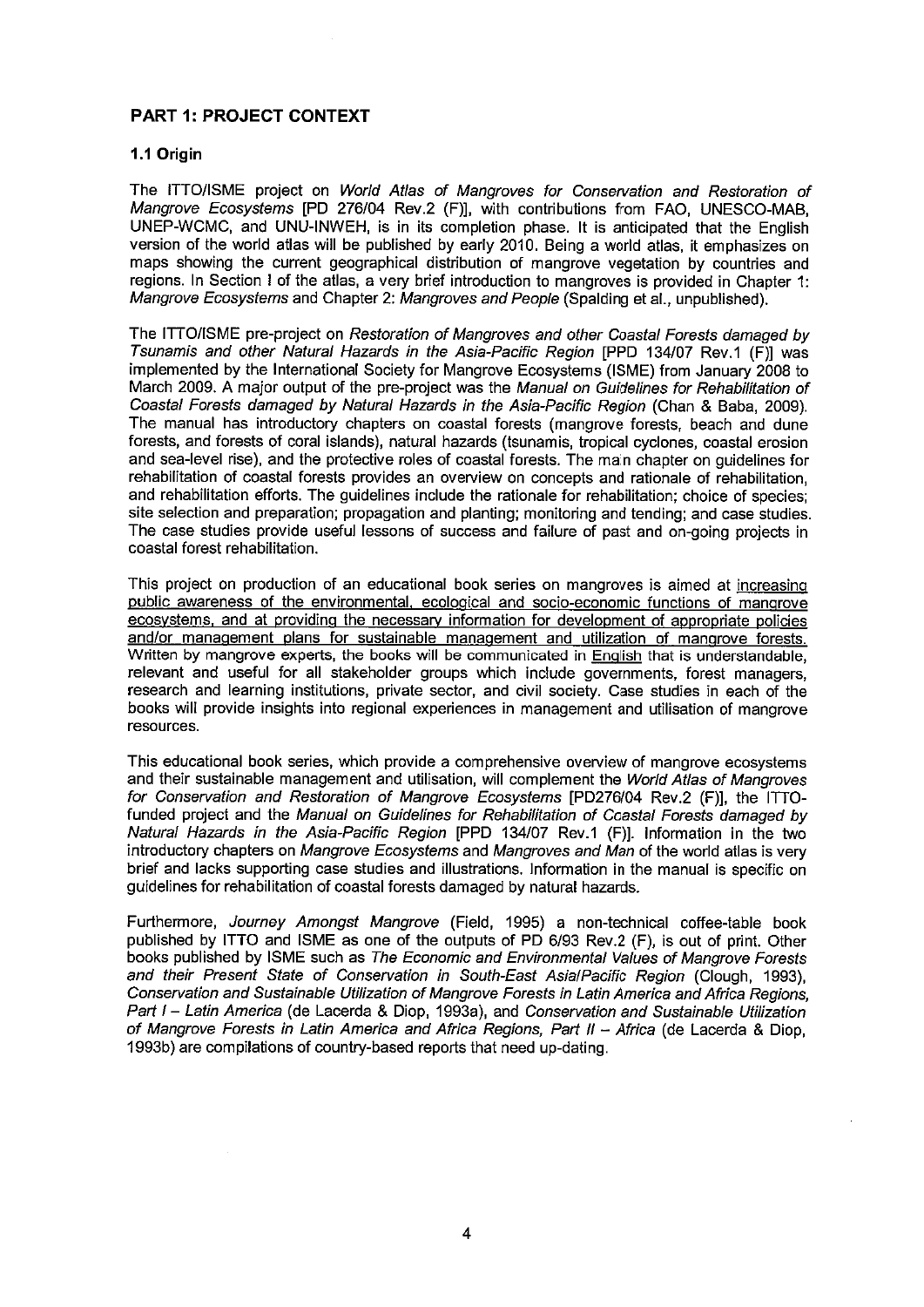#### 1.2 Relevance

#### 1.2.1 Conformity with ITTO's objectives and priorities

#### a. ITTO's Objectives as in Article 1 of ITTA, 2006

Objective f: Promoting and supporting research and development with a view to improving forest management and efficiency of wood utilization and the competitiveness of wood products relative to other materials, as well as increasing the capacity to conserve and enhance other forest values in timber producing tropical forests

Objective j: Encouraging members to support and develop tropical timber reforestation, as well as rehabilitation and restoration of degraded forest land, with due regard for the interests of local communities dependent on forest resources

Objective q: Promoting better understanding of the contribution of non-timber forest products and environmental services to the sustainable management of tropical forests with the aim of enhancing the capacity of members to develop strategies to strengthen such contributions in the context of sustainable forest management, and cooperating with relevant institutions and processes to this end

The project complies with objectives f, j and q of Article 1 of ITTA, 2006. The educational books on mangrove ecosystems will support research and development, promote rehabilitation efforts, and provide better understanding of the contribution of non-timber forest products and environmental services to the sustainable management of manarove forests.

#### b. ITTO Action Plan 2008-2011

Expected Outcome 5: Tropical forest resource better secured

Action E of ITTO: Assess opportunities for, and promote the development of, non-timber forest products and forest environmental services that can improve the economic attractiveness of maintaining the tropical timber resource base under SFM

Possible action of member countries e: Identify opportunities for and implement activities to capitalise on non-timber forest products and environmental services that further the security of the tropical timber resource base, taking into account the needs of forest-dwelling indigenous and local communities

Expected Outcome 6: Tropical forest resource sustainably managed

Action D of ITTO: Monitor and assess the social, economic and environmental costs and benefits of the sustainable management of natural and planted forests

Possible action of member countries d: Study the costs and benefits of SFM and share the results of such studies

Action F of ITTO: Provide guidance on improving the sustainable vield of timber and non-timber products and services by intensifying silvicultural management of natural tropical production forests and by restoring degraded forests

Possible action of member countries f1: Improve the productive capacity of natural forests through intensified silvicultural practices, including guided natural regeneration, enrichment planting and reforestation

The project complies with Action E of Expected Outcome 5, and with Actions D and F of Expected Outcome 6 of ITTO Action Plan 2008-2011. The books will provide information supporting the benefits of non-timber forest products, environmental services, and intensified silvicultural management of mangrove forests.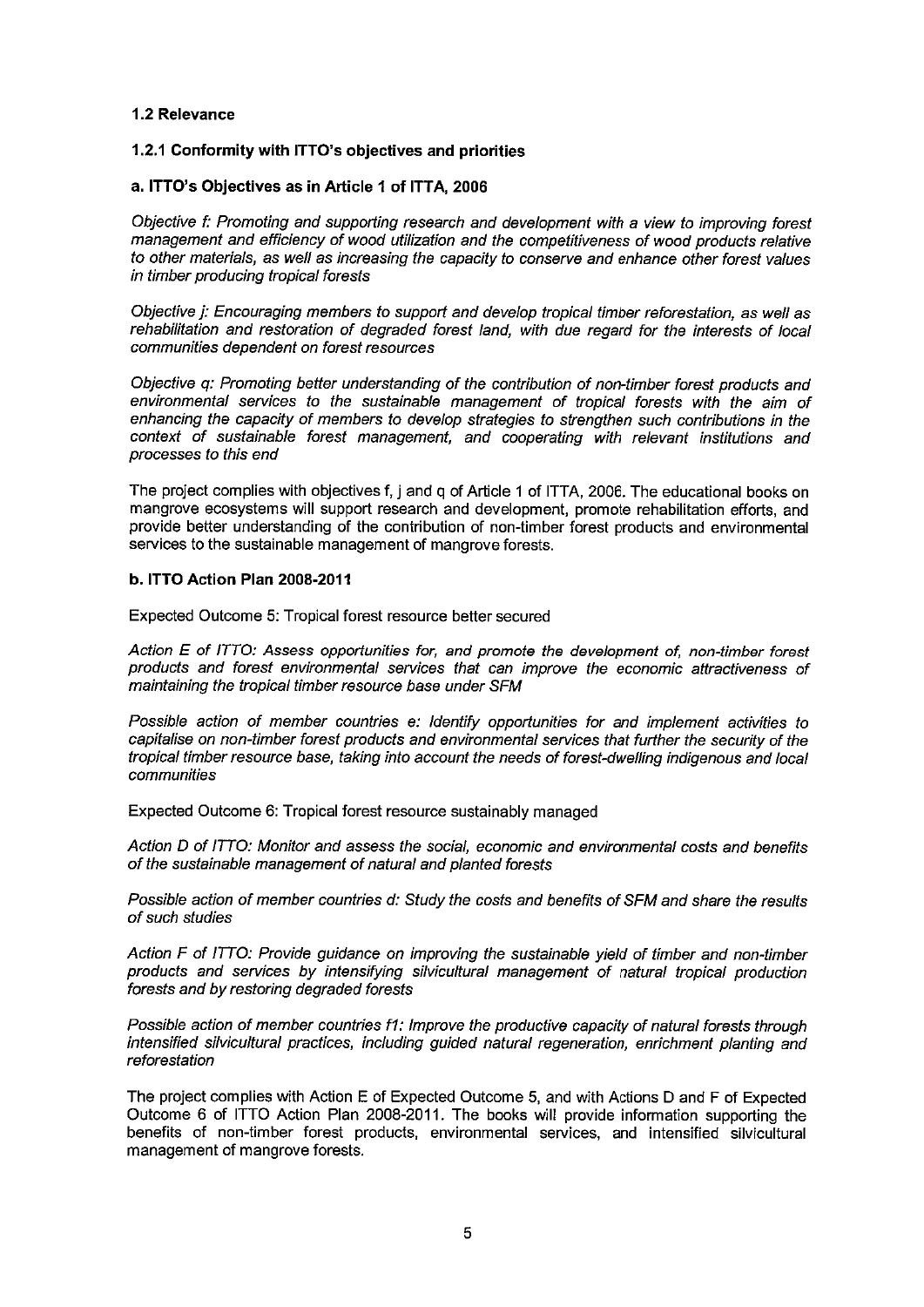#### c. Compliance with ITTO Mangrove Work Plan 2002-2006

#### Area 1: Conservation and Sustainable Management

- Implement sustainable mangrove management and establish protected mangrove areas including buffer zones surrounding and influencing such areas

#### - Rehabilitate degraded mangroves

Area 4: Mangrove Ecosystem Functions and Health

- Undertake studies and projects to improve understanding of mangrove forest ecosystem structure, growth and function

The project complies with Area 1 and Area 4 of the ITTO Mangrove Work Plan 2002-2006. The books will emphasize on the importance of sustainable management and conservation of mangrove ecosystems. They will also improve understanding of the structure, growth, and function of mangroves.

#### 1.2.2 Relevance to the submitting country's policies

The Government of Japan has been a major donor of mangrove-related ITTO projects implemented by various executing agencies, including ISME. In addition, through the Japan International Cooperation Agency (JICA), Japan has been providing bilateral assistance to mangrove projects, in recognition of the important roles of mangrove forests for sustainable development of coastal areas in the tropics. This project is fully consistent with the country's Official Development Assistance (ODA) (JICA, 2007) for mangrove-related projects and for sustainable management of tropical forests in general. For example, JICA, in collaboration with ISME, have been conducting Training Courses on Mangrove Ecosystems and on Environmental Education in Japan since 1995. Currently, JICA/ISME conducts three such training courses each year. They are Conservation and Sustainable Management of Mangrove Ecosystems; Environmental Education for Sustainable Development; and Management & Reforestation of Mangroves. Outputs of this project would serve as useful references for trainees of the courses.

#### 1.3 Target area

The project entails production of an educational book series for promoting sustainable management and utilization of mangrove ecosystems. As such, the target area cannot be categorized under geographical location, and social, cultural, economic, and environmental aspects. It would be more appropriate to focus on target and beneficiary groups, instead. These groups will be highlighted under item 2.1 on stakeholder analysis.

#### 1.4 Outcomes at project completion

The educational book series written in English will provide technical and scientifically-sound information for increasing public awareness of the environmental, ecological and socio-economic functions of mangrove ecosystems, and can be used as technical references for developing policies on sustainable management of mangroves. They would benefit many stakeholders including coastal and small island nations and regions where mangroves are major resources for livelihood support and income generation of local communities.

ITTO-member countries endowed with mangrove resources will find these books useful as concepts and facts presented can be adapted into policy statements and management plans supporting sustainable management and utilization of mangrove ecosystems. The books will provide a basis for technically-sound policy development for sustainable mangrove forest management, avoiding possible failure in silvicultural efforts in mangrove restoration and rehabilitation.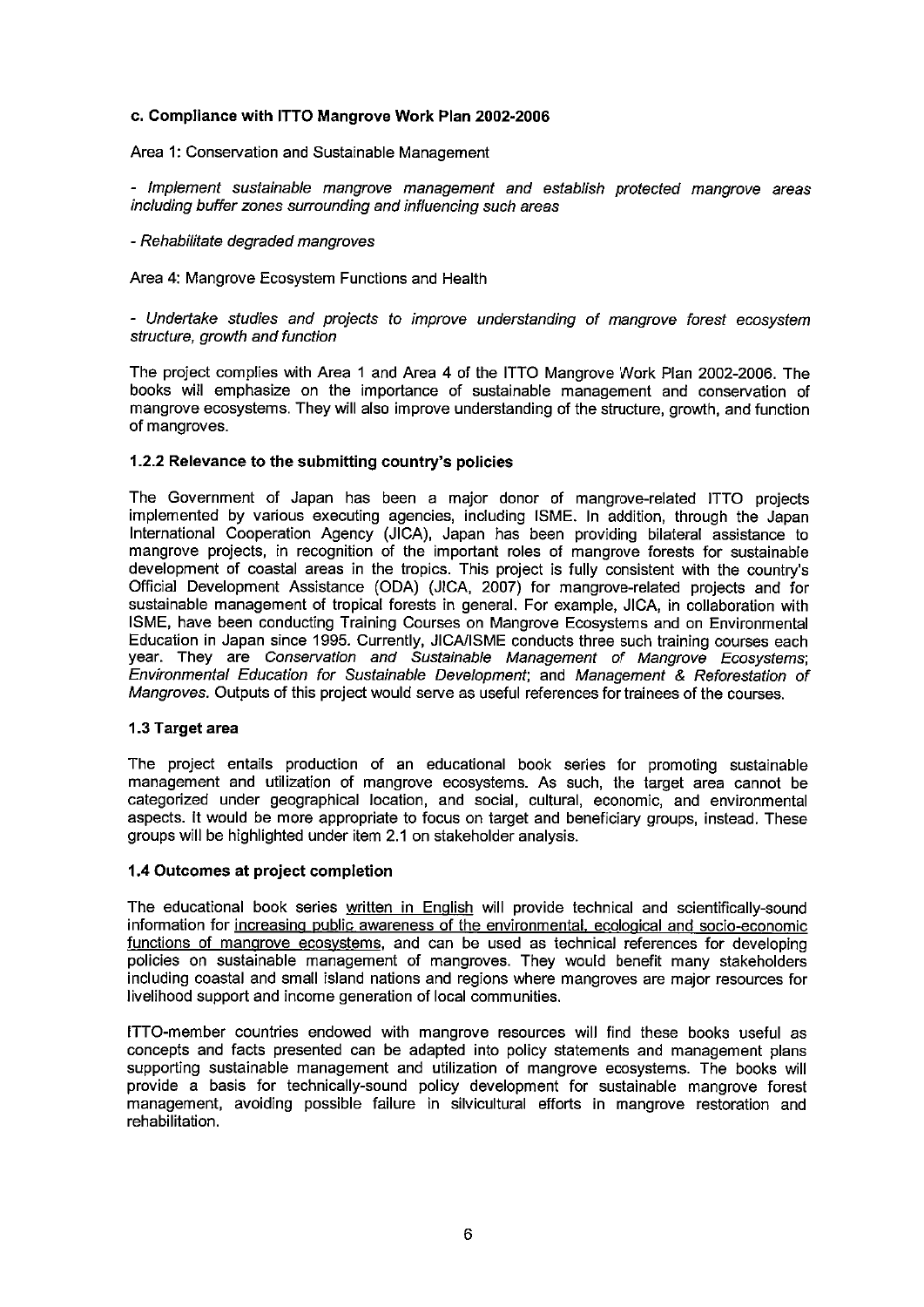Furthermore, the target audience i.e. policy makers of central and local governments, as well as managers of forest management units, will be able to obtain useful and necessary knowledge from the books for developing appropriate and technically-sound management plans for manarove forests.

This educational book series will complement the World Atlas of Mangroves for Conservation and Restoration of Mangrove Ecosystems, and the Manual on Guidelines for Rehabilitation of Coastal Forests damaged by Natural Hazards in the Asia-Pacific Region (Chan & Baba, 2009), a publication of the ISMEIITTO Pre-Project on Restoration of Mangroves and other Coastal Forests damaged by Tsunamis and other Natural Hazards in the Asia-Pacific Region.

Production of the French and Spanish versions of the books is envisaged in the next phase of the project, with dissemination and socialization of the products for target audiences in relevant French- and Spanish-speaking countries.

## **PART 2: PROJECT RATIONALE AND OBJECTIVES**

#### 2.1 Stakeholder analysis

Primary, secondary and tertiary stakeholders as target and beneficiary groups of book outputs of the project are listed in Table 1.

| Stakeholder group                    | <b>Need &amp; interest</b>                                                                                        | <b>Potential benefits</b>                                                                                               |
|--------------------------------------|-------------------------------------------------------------------------------------------------------------------|-------------------------------------------------------------------------------------------------------------------------|
| Primary stakeholder                  |                                                                                                                   |                                                                                                                         |
| Forest management<br>units           | Technical guidance on management<br>and utilization of mangroves                                                  | Drawing up of management plans for<br>sustainable management,<br>conservation and utilization of<br>mangrove forests    |
| Secondary stakeholder                |                                                                                                                   |                                                                                                                         |
| NGOs & NPOs                          | Educational books on the<br>environmental, ecological, and<br>socio-economic importance<br>of mangrove ecosystems | Enhance public awareness on the<br>importance of mangrove and related<br>coastal ecosystems                             |
| Local government                     | Information on management and<br>utilization of mangroves                                                         | Development of policies and/or<br>management plans for sustainable<br>management and utilization of<br>mangrove forests |
| <b>Tertiary stakeholder</b>          |                                                                                                                   |                                                                                                                         |
| Central government                   | Information supporting sustainable<br>management and utilization of<br>mangroves                                  | Development of policies promoting<br>sustainable management and<br>utilization of coastal resources                     |
| Education & research<br>institutions | Updated and easy-to-understand<br>educational and research materials<br>on mangroves                              | Reference text on mangroves for<br>students and researchers                                                             |
| Private sector                       | Information on useful products from<br>mangrove resources                                                         | Exploring the commercial potentials<br>of product development from<br>mangroves                                         |
| Civil society                        | Knowledge on natural resources<br>and the environment                                                             | Greater awareness and better<br>informed of mangroves                                                                   |

#### Table 1: Stakeholder analysis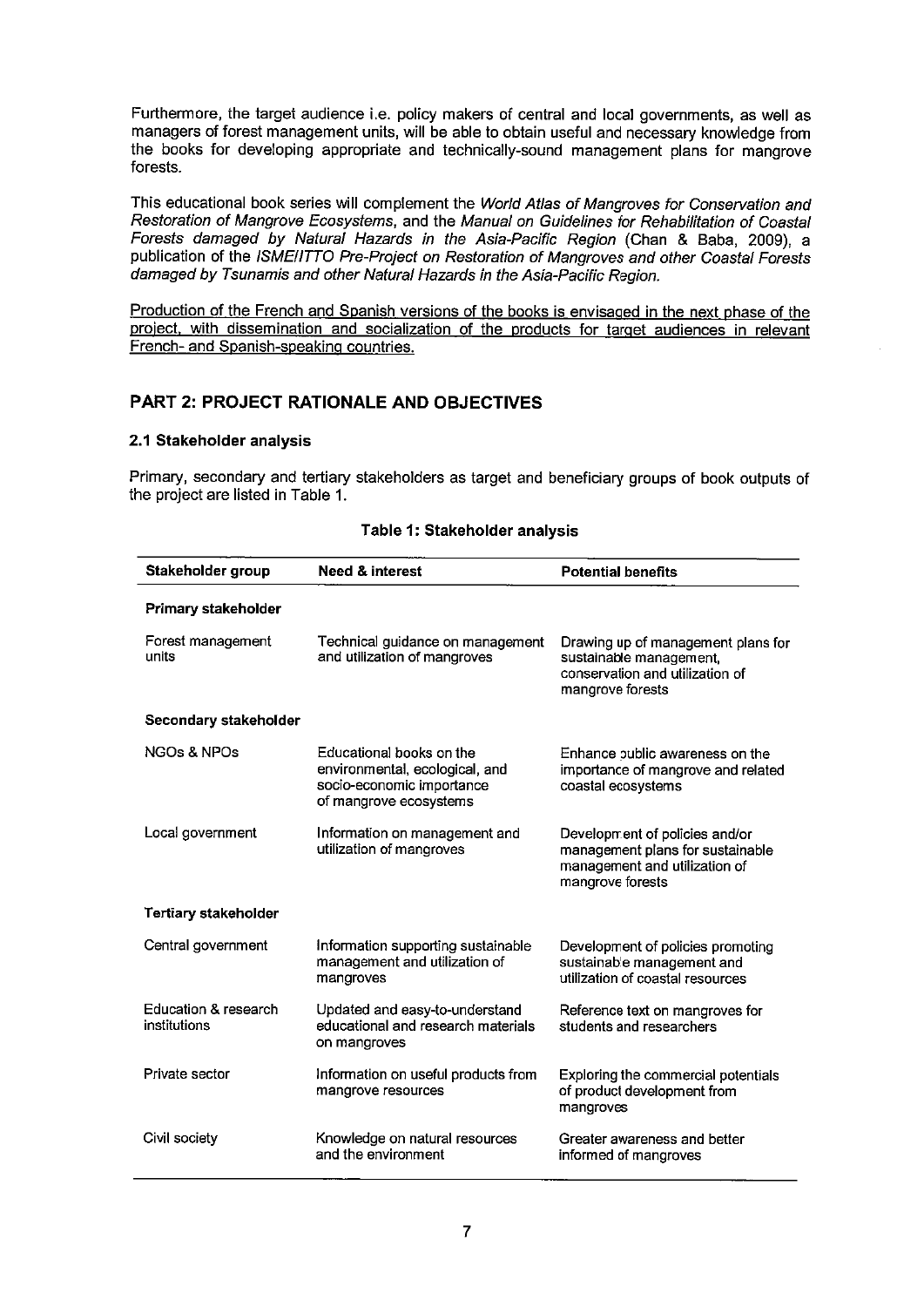Primary stakeholders will include foresters of forest management units. Secondary stakeholders will include NGOs, NPOs and local government officials while tertiary stakeholders will include central government officials, staff and students of education and research institutions. representatives of the private sector, and members of the civil society.

Profiles of stakeholders who would actually use the three educational books are foresters managing mangrove forests at the district levels. Their duties would include regulating forest harvesting and replanting, and manufacturing of forest products. Local government officials with mangrove forests in the states or provinces; NGOs and NPOs dealing with mangroves and/or coastal wetlands; institutions of higher learning with coastal ecology and biodiversity in their syllabus; and research institutions with management and utilization of coastal forests in their research programmes would also benefit from using these books as references.

Generally, all three educational books entitled Introduction to Mangrove Ecosystems; Structure and Function of Mangrove Forests; and Useful Products from Mangrove Plants will focus on the environmental, ecological, and socio-economic importance of mangrove ecosystems. Written by mangrove experts and communicated in a language that is understandable, mangrove managers of forest management units will find the books as useful references for drawing up management plans for sustainable management, conservation and utilization of mangrove forests. The books will also be of interest to NGOs, NPOs including education and research institutions. As for the book on Useful Products from Mangrove Plants, the private sector interested in exploring the commercial potentials of existing and new product development from mangroves may find it particularly interesting.

#### 2.2 Problem analysis

From 1980 to 2005, the loss of mangroves has been estimated at about 35,600 km<sup>2</sup> or one percent per annum (FAO, 2007). These rates are 3 to 5 times greater than overall rates of global forest loss. Much of this loss is due to the conversion to shrimp pond aquaculture, agriculture, and urban land uses (Spalding et al., unpublished). The coastal zone is typically densely populated and pressure for land is often intense. Even where they remain, mangroves have been degraded through over-harvesting in many areas.



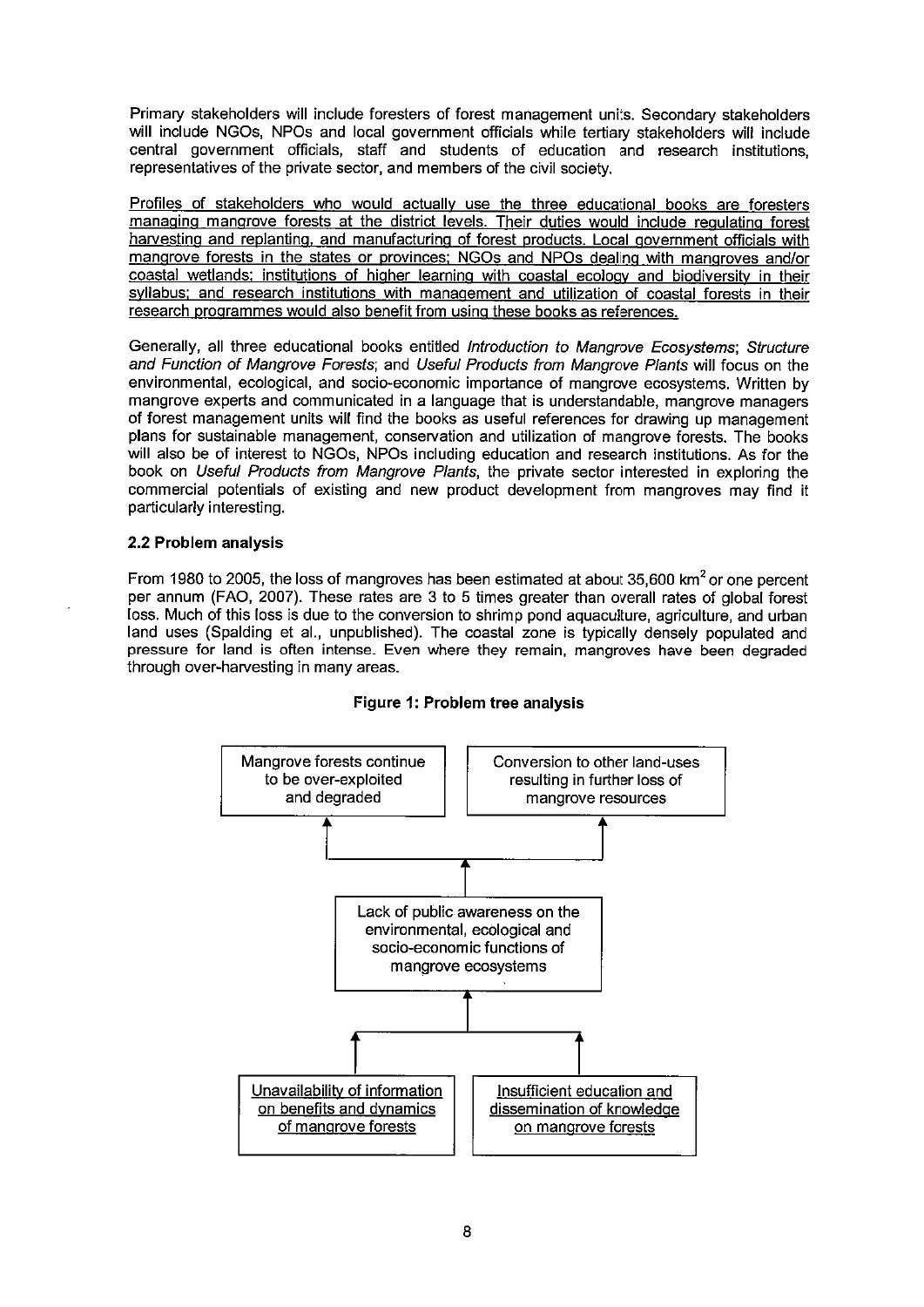The key problem is essentially the lack of public awareness on the environmental, ecological and socio-economic functions of mangrove ecosystems (shaded grey in Figure 1). This is mainly caused by the unavailability of necessary information for awareness, such as benefits and dynamics of mangrove forests, and insufficient education and dissemination of such knowledge. As such, mangroves will continue to be over-exploited and degraded due to the lack of management plans for sustainable management and utilization of mangrove forests, and there will be further loss of mangrove resources due to conversion to other land-uses.

## 2.3 Objectives

#### 2.3.1 Development objective and impact indicators

The development objective of this project is to strengthen the capacity of central and local governments as well as forest management units to develop appropriate policies and/or management plans for sustainable management and utilization of mangrove forests. Impact indicators will be the use of these authoritative books as references in the development of mangrove policy statements and management plans to reduce over-exploitation and unsustainable development of mangrove forests.

### 2.3.2 Specific objectives and outcome indicators

Specific objectives of this project are to increase public awareness of the environmental, ecological and socio-economic functions of mangrove ecosystems for activities to conserve and restore mangroves. Outcome indicators will be the publication and distribution of the books in English; successful completion of the workshop for target users; and uploading of the e-books onto the GLOMIS website, making the information available to all stakeholder groups.

## **PART 3: DESCRIPTION OF PROJECT INTERVENTIONS**

### 3.1 Outputs

## 3.1.1 Output 1: Production of educational book series

Output 1 of the project consists of three educational books entitled Introduction to Mangrove Ecosystems: Structure and Function of Mangrove Forests; and Useful Products from Mangrove Plants. Written by mangrove experts, the books will be communicated in English that is understandable, relevant and useful for all stakeholder groups which include governments, forest managers, research and learning institutions, private sector, and civil society. Case studies in each of the books will provide insights into regional experiences in the management and utilisation of mangrove resources. The books written by Technical Experts will be 60-70 pages each and the copyright of ISME and ITTO. It is envisaged that 400 copies of each book will be printed with 200 copies distributed to ITTO-member countries. Contents of the books are listed below: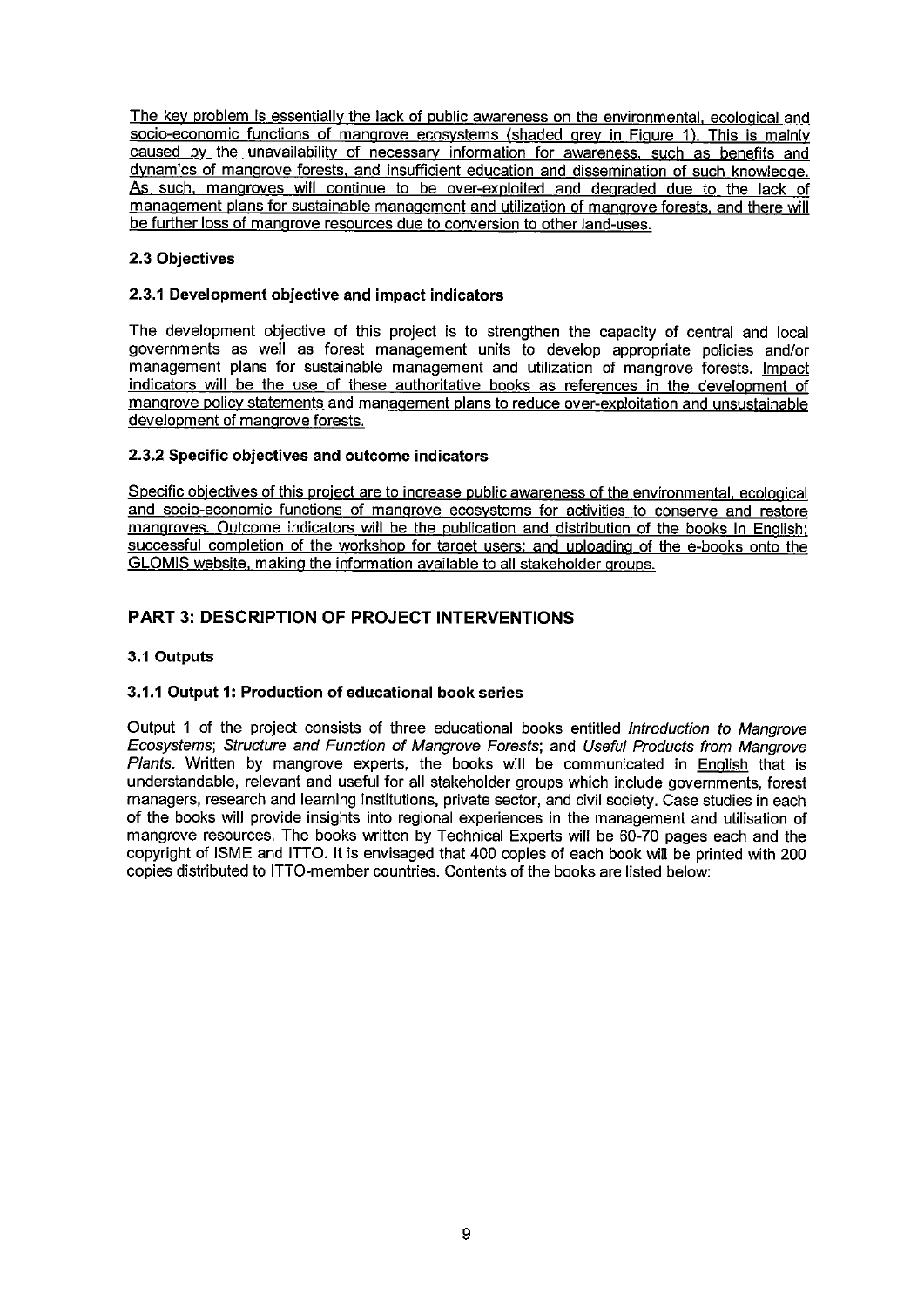#### **Book 1: Introduction to Mangrove Ecosystems**

#### Introduction

#### Mangrove Species

- Coping with salt  $\bullet$
- Anaerobic soils  $\bullet$
- Seeds and seedlings  $\bullet$
- Zonation and Succession

#### Distribution and Biogeography

- **Latitudinal limits**
- Eastern and western flora

#### **Utilization of Mangroves**

- Timber and wood products  $\bullet$
- Coastal fisheries
- Coastal protection
- Barriers for natural disasters

#### **Environmental Impacts**

- Conversion to other uses
- Forest degradation
- Sea-level rise

#### Sustainable Management

- Conservation and protection  $\bullet$
- Rehabilitation and restoration  $\bullet$
- Non-conversional uses

#### Case Studies

- Mangrove ecotourism in Australia and Japan  $\bullet$
- Planting mangroves in Kiribati and Gujarat  $\bullet$
- Mangroves of Japan and New Zealand  $\bullet$

#### Book 2: Structure and Function of Mangrove Forests

#### Introduction

#### **Ecosystem Structure**

- Geomorphic factors (sedimentation vs. erosion, sea-level change, tides, and soil)
- Biotic factors (salt glands, succulence, water-use efficiency, vivipary, water dispersal, pneumatophores, lenticels, aerenchymatous tissues, and stilt & buttress roots)

#### **Ecosystem Function**

- Producers (primary production and consumers)
- Decomposition (processes, food chain, and export)
- $\bullet$ Useful functions (sediment accretion, coastal protection, bird sanctuaries and migratory stopovers, sustaining coastal fisheries, carbon sink, and ecotourism)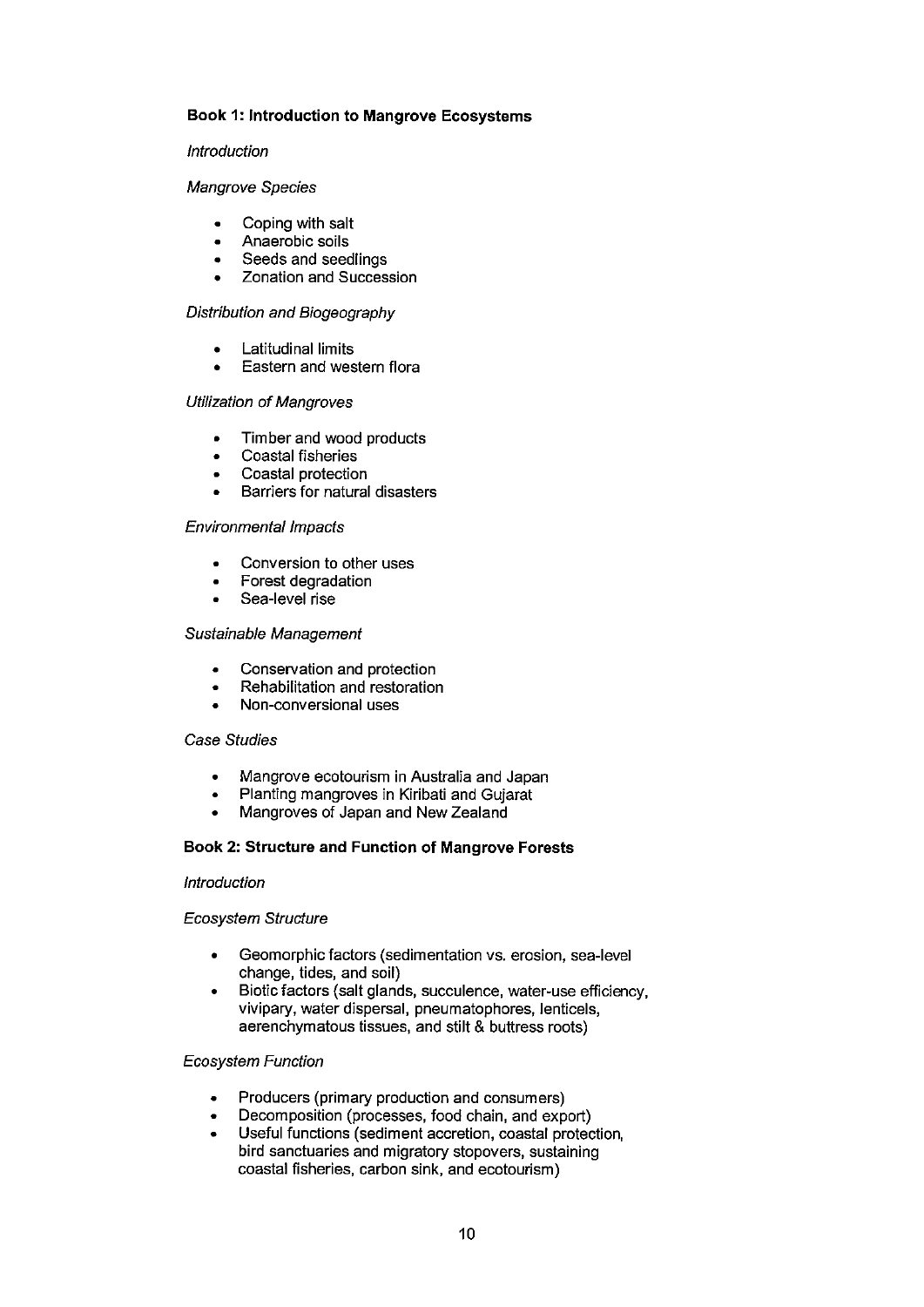#### Socio-economic Aspects

- Sustained use management
- Conversional uses

#### **Case Studies**

- Kuala Gula Bird Sanctuary in Matang, Malaysia  $\bullet$
- Proboscis monkeys of mangroves, Borneo
- Mangroves at risk, Bay of Bengal
- Coastal erosion of mangrove shores. Thailand

#### **Book 3: Useful Products from Mangrove Plants**

#### **Introduction**

#### **Wood Products**

- Charcoal, firewood and poles (Malaysia, Thailand,  $\bullet$ Cameroon and Pacific Islands)
- Wood vinegar (Thailand and Malaysia)
- Wood sculptures (Malaysia)

#### **Non-wood Products**

- Thatching, tobacco wrappers and fodder (Thailand, Malaysia and Pakistan)
- Food, beverage, sugar and desserts (Thailand, Malaysia, Indonesia, Vietnam and Maldives)
- Tannin, adhesives and dye (Japan, Sri Lanka, and Guyana)
- Honey and bee wax (Bangladesh, Brazil, and Tanzania)
- Ornaments and hedges (Japan and India)
- Phytochemicals as health supplements (Thailand and India)

#### **Case Studies**

- Wood vinegar from charcoal kilns, Malaysia  $\bullet$
- Aboriginal sculptures from mangrove wood, Malaysia
- Tobacco wrappers from Nypa fronds, Malaysia  $\bullet$
- Dyeing fabric using tannin from mangrove bark, Japan  $\bullet$
- Planting mangrove trees as hedges, India
- Herbal teas from mangrove plants, Thailand
- Mangrove honey and bee wax, Bangladesh

#### 3.1.2 Output 2: Workshop for target users

A workshop for target users will be held to promote the books through better understanding of the environmental, ecological and socio-economic importance of mangrove ecosystems.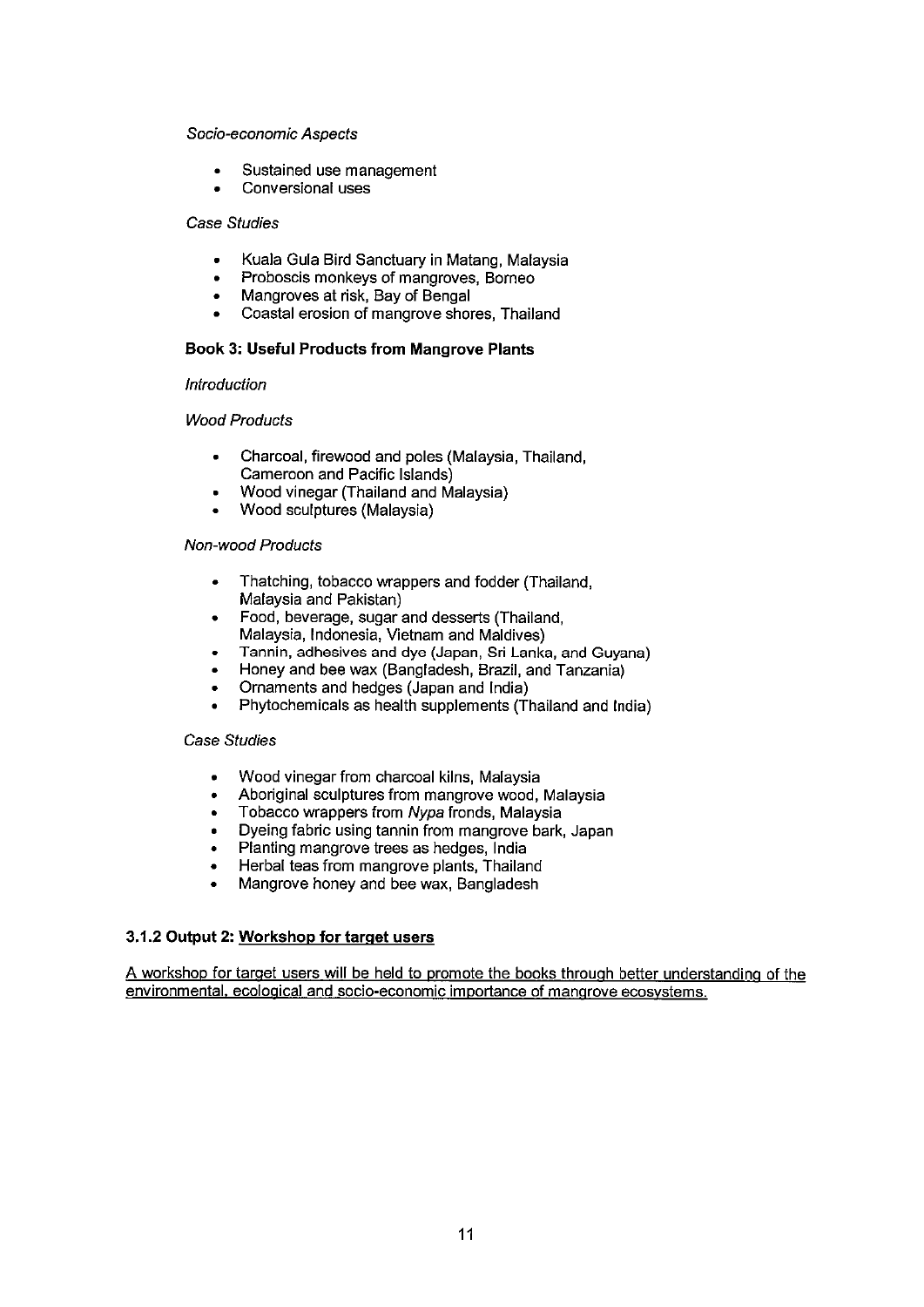## 3.2 Activities and inputs

## 3.2.1 Production of educational book series

For production of the three books, the activities and inputs are:

- A1.1: Appointment of Project Coordinator (PC) and Technical Experts as authors of books
- A1.2: Holding of Project Technical Committee (PTC) meeting to finalize contents of chapters and case studies
- A1.3: Drafting of chapters and case studies by authors
- A1.4: Finalizing chapters and case studies with illustrations by authors
- A1.5: Editing, type-setting and printing of books by PC and EA

### 3.2.2 Workshop for target users

A launching ceremony of e-books in English, by making them available on-line in the GLOMIS website, will be held during a general meeting of ISME.

In conjunction with the meeting, a workshop will be organized for target users. The objectives of the workshop are to promote the books through better understanding of the environmental, ecological and socio-economic importance of mangrove ecosystems. The PC will brief on the background of the project while authors will highlight the contents of chapters and case studies of the books. Representatives of NGOs, NPOs, universities and government departments of the host country invited will form an important component of the target audience for the workshop. Other target users invited will include foresters of forest management units (primary stakeholders) from countries in the region.

A2.1: Organizing workshop for target users  $\bullet$ 

#### 3.3 Strategic approach and methods

The ISME Executive Committee (EC) meeting is scheduled to meet in August 2010 and 2011. To avoid the need to form a separate Project Technical Committee (PTC), the EC will function as the PTC. Technical Experts who are authors of the books will also be attending the PTC meeting. Successful completion of the project would require simultaneous coordination by the PC and close cooperation between the Technical Experts when writing the books. In this context, exchange of information and ideas would be crucial. Although hardcopies of the books will be distributed to ITTO-member countries and sold by ISME at nominal costs to cover postage and handling fees, pdf copies can be downloaded free-of-charge from the GLOMIS website. The latter provision will benefit users who are unable to purchase hardcopies of the books.

#### 3.4 Work plan

The anticipated starting date of the 15-month project is July 2010 (Table 2). Following appointment of PC and three Technical Experts as authors, a PTC meeting will be held in August 2010. Guided by the PTC, the authors will finalize the topics of chapters and case studies. They will then commence drafting and finalizing the chapters and case studies with illustrations. Subsequent activities would include editing, type-setting, and printing of books for distribution; a launching ceremony to upload the e-books onto the GLOMIS website during a general meeting of ISME; and a workshop for target users to disseminate relevant information.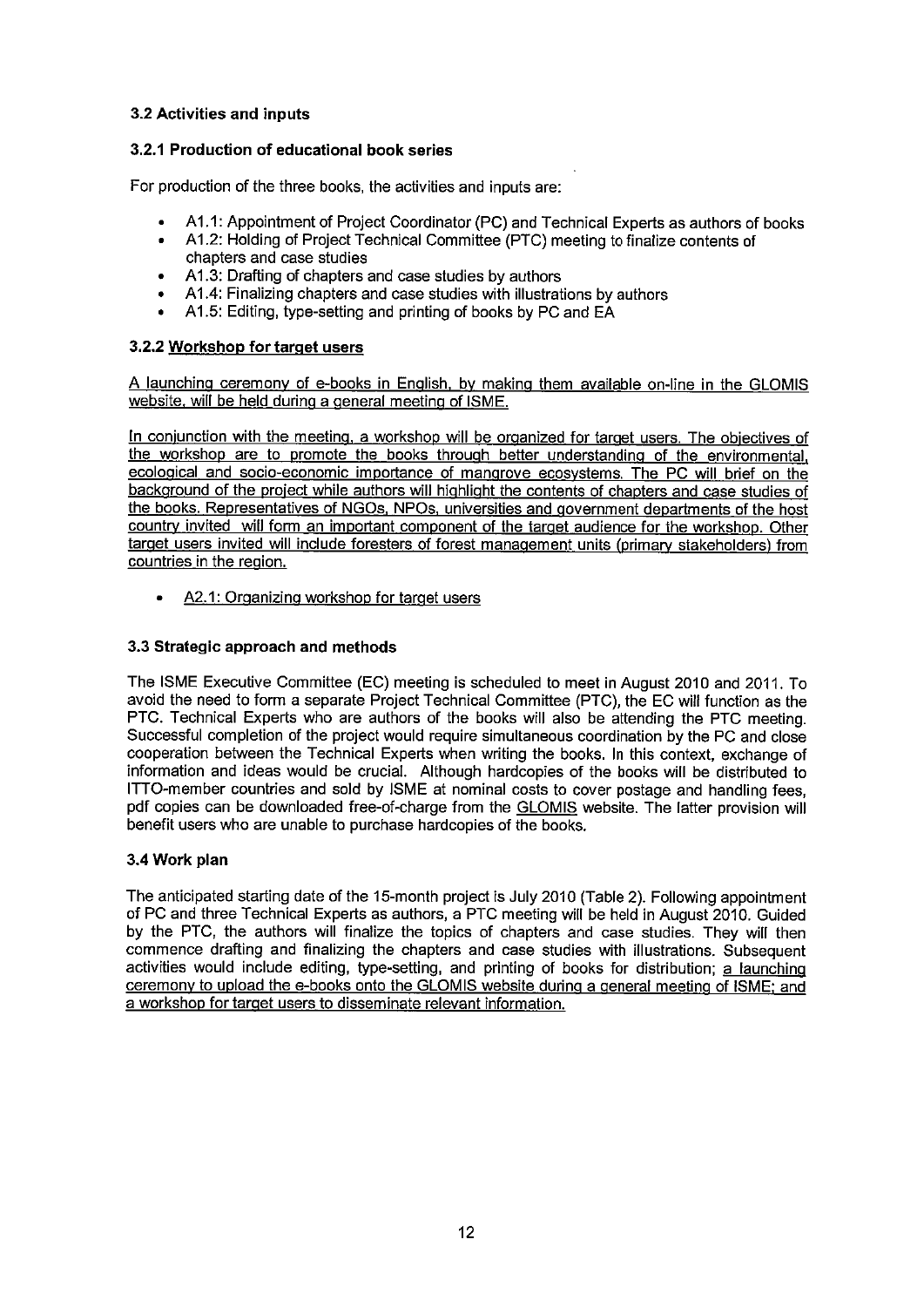## Table 2: Work plan for the project of 15-month duration

| Output/activity                                                           | Responsible | Year 1 |  | party<br>Quarter |  | Year 2<br>Quarter |  |
|---------------------------------------------------------------------------|-------------|--------|--|------------------|--|-------------------|--|
|                                                                           |             | 3      |  |                  |  | 3                 |  |
| Output 1: Production of educational book series                           |             |        |  |                  |  |                   |  |
| A1.1: Appoint project coordinator and<br>authors                          | ES          |        |  |                  |  |                   |  |
| A1.2: Hold PTC meeting to finalise<br>topics of chapters and case studies | PC, EA, TE  |        |  |                  |  |                   |  |
| A1.3: Draft chapters and case studies                                     | TF          |        |  |                  |  |                   |  |
| A1.4: Finalize chapters & case studies<br>with illustrations              | TE          |        |  |                  |  |                   |  |
| A1.5: Edit, type-set, & print books for<br>distribution                   | PC, EA      |        |  |                  |  |                   |  |
| Output 2: Workshop for target users                                       |             |        |  |                  |  |                   |  |
| A2.1: Organizing workshop for target users                                | PC, EA, TE  |        |  |                  |  |                   |  |

Abbreviations: ES - Executive Secretary; EA - Executing Agency; PC - Project Coordinator;<br>TE - Technical Experts; <u>PTC - Project Technical Committee</u>

 $\sim$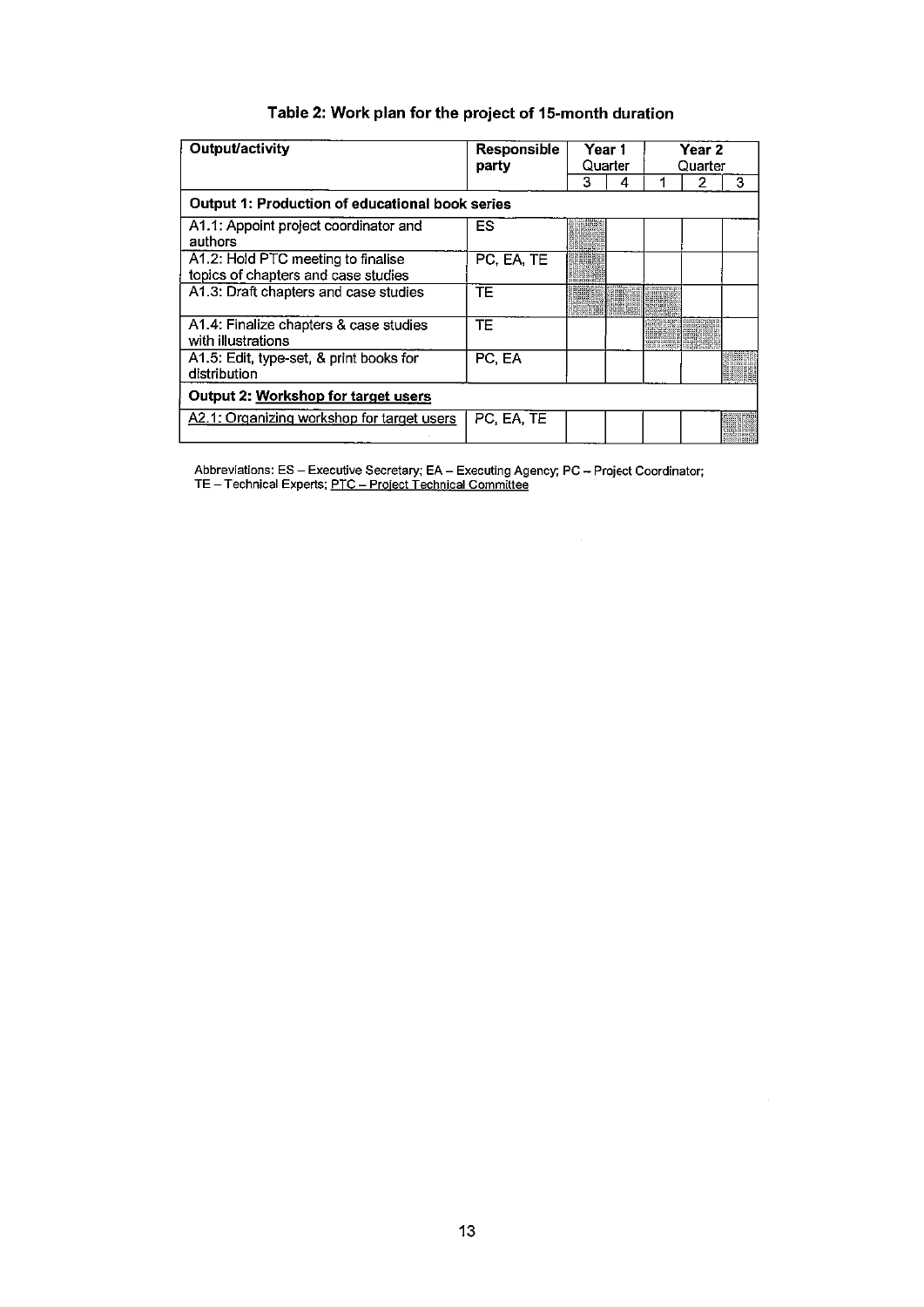## 3.5 Budget

The project budget are tabulated in Table 3 (budget by outputs and activities), Table 4 (consolidated budget by component), Table 5 (ITTO yearly budget), and Table 6 (executing agency yearly budget).

| Output/activity and description                                        | <b>Budget</b><br>component | Quantity<br>Year 1 | Quantity<br>Year 2 | Units    | Unit<br>cost<br>US\$ | Total<br>cost<br>US\$ | <b>ITTO</b><br>Year 1 | <b>ITTO</b><br>Year 2 | ISME     |
|------------------------------------------------------------------------|----------------------------|--------------------|--------------------|----------|----------------------|-----------------------|-----------------------|-----------------------|----------|
| Output 1: Production of educational book series                        |                            |                    |                    |          |                      |                       |                       |                       |          |
| A1.1: Appoint project coordinator and authors                          |                            |                    |                    |          |                      |                       |                       |                       |          |
| A1.2: Hold PTC meeting to finalize topics of chapters and case studies |                            |                    |                    |          |                      |                       |                       |                       |          |
| Travel                                                                 | 31                         | 8                  |                    | person   | 1,500                | 12,000                | 9000                  | 0                     | 3,000    |
| <b>DSA</b>                                                             | 32                         | 24                 |                    | day      | 80                   | 1,920                 | 1440                  | 0                     | 480      |
| Meeting room and facilities                                            | 62                         | 1                  |                    | set      | 2,500                | 2,500                 | 1000                  |                       | 1,500    |
| A1.3: Draft chapters and case studies                                  |                            |                    |                    |          |                      |                       |                       |                       |          |
| Project Coordinator                                                    | 11                         | 6                  |                    | m/m      | 2,200                | 13,200                | 13200                 | 0                     | 0        |
| <b>Three Technical Experts</b>                                         | 21                         | 1.5                |                    | contract | 15,000               | 22,500                | 22500                 | 0                     | 0        |
| Secretarial support                                                    | 12                         | 6                  |                    | m/m      | 1,600                | 9,600                 | 9600                  | 0                     | 0        |
| Secretarial support (part-time)                                        | 13                         | 6                  |                    | m/m      | 750                  | 4,500                 | 0                     | 0                     | 4,500    |
| Secretarial support (admin)                                            | 14                         | 6                  |                    | m/m      | 1,500                | 9,000                 | 0                     | 0                     | 9,000    |
| Annual audit                                                           | 63                         | 1                  |                    | time     | 2,000                | 2,000                 | 2000                  | 0                     | 0        |
| A1.4: Finalize chapters & case studies with illustrations              |                            |                    |                    |          |                      |                       |                       |                       |          |
| Project Coordinator                                                    | 11                         |                    | 3                  | m/m      | 2,200                | 6,600                 | 0                     | 6,600                 | 0        |
| <b>Three Technical Experts</b>                                         | 21                         |                    | 1.5                | contract | 15,000               | 22,500                | 0                     | 22,500                | 0        |
| Secretarial support                                                    | 12                         |                    | 3                  | m/m      | 1,600                | 4.800                 | 0                     | 4,800                 | $\bf{0}$ |
| Secretarial support (part-time)                                        | 13                         |                    | 3                  | m/m      | 750                  | 2,250                 | 0                     |                       | 2,250    |
| Secretarial support (admin)                                            | 14                         |                    | 3                  | m/m      | 1,500                | 4,500                 | 0                     |                       | 4,500    |
| A1.5: Edit, type-set, & print books for distribution                   |                            |                    |                    |          |                      |                       |                       |                       |          |
| Project Coordinator                                                    | 11                         |                    | 3                  | m/m      | 2,200                | 6,600                 | 0                     | 6,600                 | 0        |
| Secretarial support                                                    | 12                         |                    | 3                  | m/m      | 1,600                | 4,800                 | 0                     | 4,800                 | 0        |
| Secretarial support (part-time)                                        | 13                         |                    | 3                  | m/m      | 750                  | 2250                  | 0                     |                       | 2,250    |
| Secretarial support (admin)                                            | 14                         |                    | 3                  | m/m      | 1,500                | 4.500                 | 0                     |                       | 4,500    |
| Type-setting and printing of<br>books (3 books x 400 copies)           | 61                         |                    | 1                  | set      | 8,000                | 8,000                 | 0                     | 8,000                 | 0        |
| Bank charges, postage, etc                                             | 64                         | 6                  | 24                 |          | 100                  | 3,000                 | 700                   | 700                   | 1,600    |
| Output 2: Workshop for target users                                    |                            |                    |                    |          |                      |                       |                       |                       |          |
| A2.1: Organizing workshop for target users                             |                            |                    |                    |          |                      |                       |                       |                       |          |
| <b>Project Coordinator</b>                                             | 11                         |                    | 3                  | m/m      | 2,200                | 6,600                 | 0                     | 6,600                 | 0        |
| Secretarial support                                                    | 12                         |                    | 3                  | m/m      | 1,600                | 4.800                 | 0                     | 4,800                 | 0        |
| Secretarial support (part-time)                                        | 13                         |                    | 3                  | m/m      | 750                  | 2,250                 | 0                     |                       | 2,250    |
| Secretarial support (admin)                                            | 14                         |                    | 3                  | m/m      | 1,500                | 4,500                 | 0                     |                       | 4,500    |
| Travel                                                                 | 31                         |                    | 11                 | person   | 1,500                | 16,500                | 0                     | 9,000                 | 7,500    |
| <b>DSA</b>                                                             | 32                         |                    | 33                 | day      | 80                   | 2,640                 | 0                     | 960                   | 1,680    |
| Meeting room and facilities                                            | 62                         |                    | 1                  | set      | 3,000                | 3,000                 | 0                     | 1,000                 | 2,000    |
| Annual audit                                                           | 63                         |                    | 1                  | time     | 2,000                | 2,000                 | 0                     | 2,000                 | 0        |
|                                                                        |                            |                    |                    |          |                      | 189,310               | 137,800               |                       | 51.510   |

### Table 3: Budget by outputs and activities (US\$)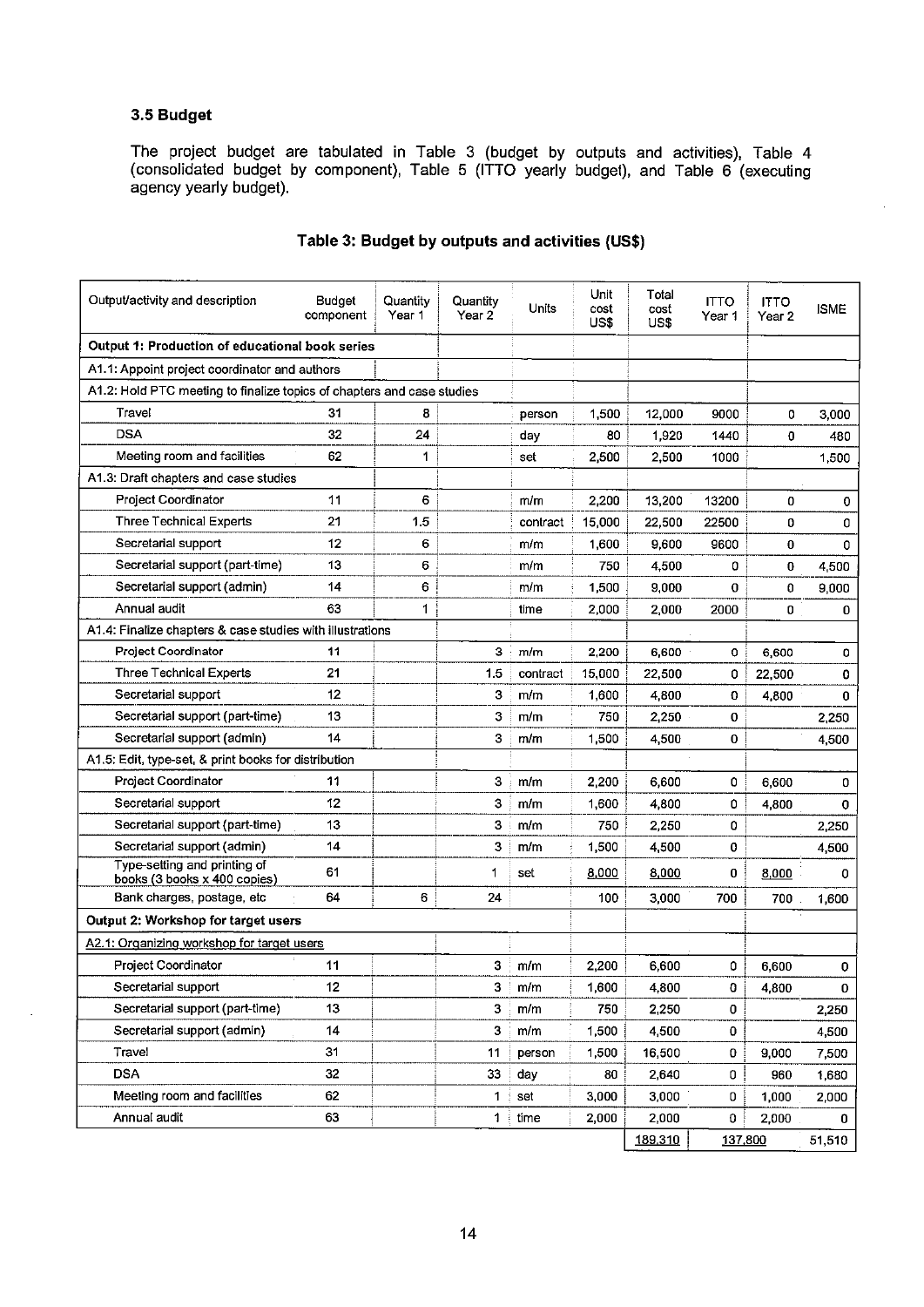|        | <b>Budget Components</b>                    | Unit<br>cost | Qty            | Unit     | <b>TOTAL</b> | <b>ITTO</b> | <b>ISME</b> |
|--------|---------------------------------------------|--------------|----------------|----------|--------------|-------------|-------------|
|        | 10 Project personnel                        |              |                |          |              |             |             |
| 11.    | Project Coordinator (PC)                    | 2.200        | 15             | m/m      | 33,000       | 33,000      | 0           |
| 12.    | Secretarial support                         | 1,600        | 15             | m/m      | 24.000       | 24,000      | 0           |
| 13.    | Secretarial support (part-time)             | 750          | 15             | m/m      | 11,250       | 0           | 11,250      |
| 14.    | Secretarial support (administrative issues) | 1,500        | 15             | m/m      | 22,500       | $\bf{0}$    | 22,500      |
| 19.    | sub-total                                   |              |                |          | 90,750       | 57,000      | 33,750      |
|        | 20 Sub-contracts                            |              |                |          |              |             |             |
| 21.    | Technical Experts (TE) as authors           | 15,000       | 3              | contract | 45,000       | 45,000      | 0           |
| 29.    | sub-total                                   |              |                |          | 45,000       | 45,000      | 0           |
|        | 30 Duty travel                              |              |                |          |              |             |             |
| 31.    | Travel                                      | 1,500        | 19             | m/trip   | 28,500       | 18,000      | 10,500      |
| 32.    | <b>DSA</b>                                  | 80           | 57             | m/d      | 4,560        | 2,400       | 2,160       |
| 39.    | sub-total                                   |              |                |          | 33,060       | 20,400      | 12,660      |
|        | 60 Miscellaneous                            |              |                |          |              |             |             |
| 61.    | Type-setting and printing of books          | 8,000        | 1              | set      | 8,000        | 8,000       | 0           |
| 62.    | Meeting rooms and facilities                | 5,500        |                |          | 5,500        | 2,000       | 3,500       |
| 63.    | Auditing (project accounts)                 | 2,000        | $\overline{2}$ | time     | 4,000        | 4,000       | 0           |
| 64.    | Bank charges, postage, etc.                 | 3,000        |                |          | 3,000        | 1,400       | 1,600       |
| 69.    | sub-total                                   |              |                |          | 21,500       | 15,400      | 5,100       |
|        | Total 1                                     |              |                |          | 189,310      | 137,800     | 51,510      |
|        | 70. Executing agency management costs       |              |                |          | 20,820       |             | 20,820      |
|        | 80. Project monitoring and administration   |              |                |          |              |             |             |
| $81$ . | <b>ITTO monitoring &amp; review costs</b>   | 1,000        | 1              | total    | 1,000        | 1,000       |             |
| 82.    | ITTO programme support (8% of 11-81)        | 11,104       | 1              | total    | 11,104       | 11,104      |             |
|        | <b>Total 2</b>                              |              |                |          | 32,924       | 12,104      | 20,820      |
| 100.   | <b>GRAND TOTAL</b>                          |              |                |          | 222,234      | 149,904     | 72,330      |

## Table 4: Consolidated budget by component (US\$)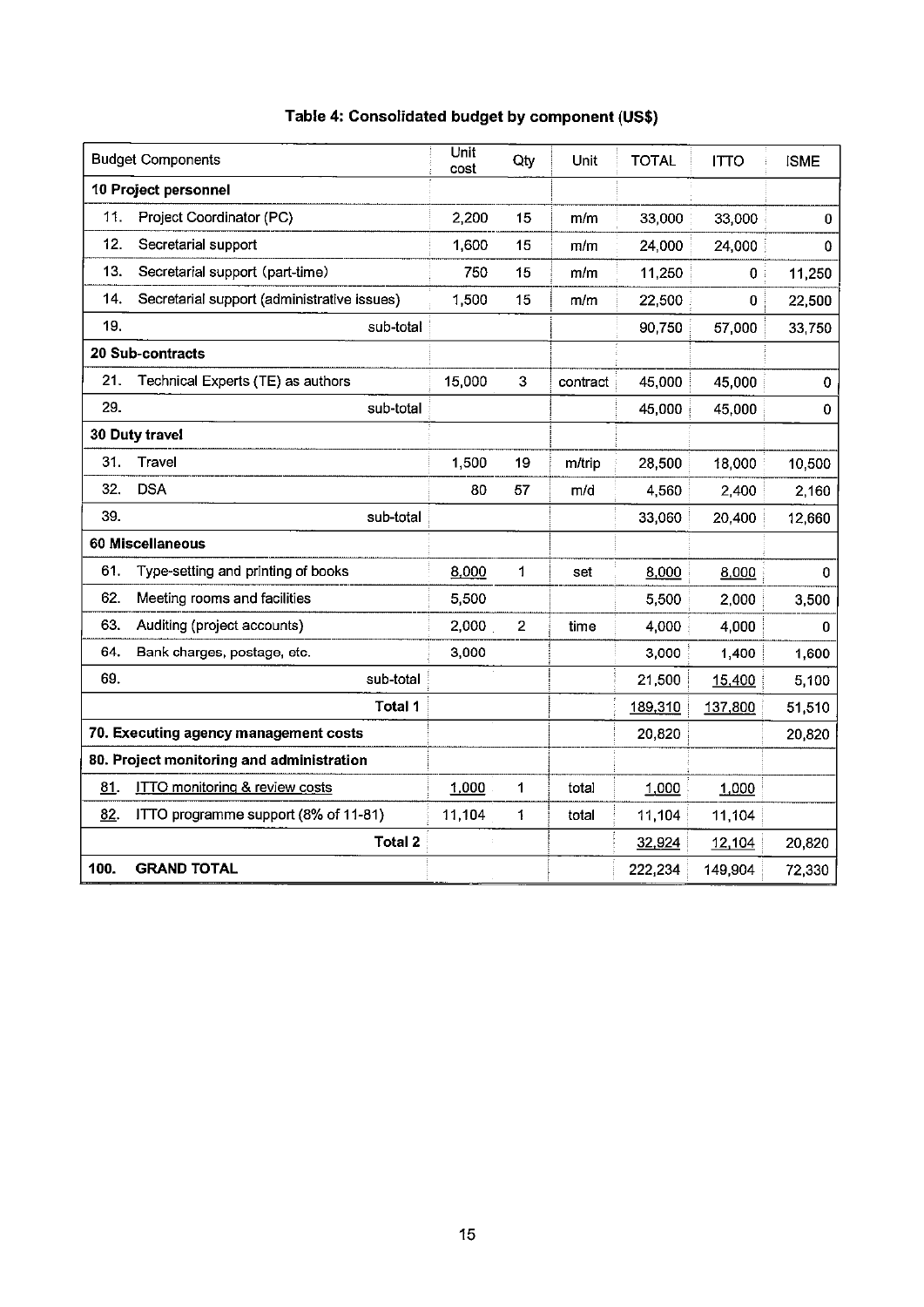|  |  |  |  | Table 5: ITTO yearly budget (US\$) |  |
|--|--|--|--|------------------------------------|--|
|--|--|--|--|------------------------------------|--|

|     | <b>Budget Components</b>                    | <b>ITTO Total</b> | Year 1<br>(6 months) | Year 2<br>(9 months) |
|-----|---------------------------------------------|-------------------|----------------------|----------------------|
|     | 10. Project personnel                       |                   |                      |                      |
| 11. | Project Coordinator (PC)                    | 33,000            | 13,200               | 19,800               |
| 12. | Secretarial support                         | 24,000            | 9,600                | 14,400               |
| 13. | Secretarial support (part-time)             | 0                 |                      |                      |
| 14. | Secretarial support (administrative issues) | 0                 |                      |                      |
| 19. | sub-total                                   | 57,000            | 22,800               | 34,200               |
|     | 20. Sub-contracts                           |                   |                      |                      |
| 21. | Technical Experts (TE) as authors           | 45,000            | 22,500               | 22,500               |
| 29. | sub-total                                   | 45,000            | 22,500               | 22,500               |
|     | 30. Duty travel                             |                   |                      |                      |
| 31. | Travel                                      | 18,000            | 9,000                | 9,000                |
| 32. | <b>DSA</b>                                  | 2,400             | 1,440                | 960                  |
| 39. | sub-total                                   | 20,400            | 10,440               | 9,960                |
|     | 60. Miscellaneous                           |                   |                      |                      |
| 61. | Type-setting and printing of books          | 8,000             | 0                    | 8,000                |
| 62. | Meeting rooms and facilities                | 2,000             | 1,000                | 1,000                |
| 63. | Auditing (project accounts)                 | 4,000             | 2,000                | 2,000                |
| 64. | Bank charges, postage, etc.                 | 1,400             | 700                  | 700                  |
| 69. | sub-total                                   | 15,400            | 3,700                | 11,700               |
|     | Total 1                                     | 137,800           | 59,440               | 78,360               |
|     | 70. Executing agency management costs       | 0                 |                      |                      |
|     | 80. Project monitoring and administration   |                   |                      |                      |
| 81. | <b>ITTO monitoring &amp; review costs</b>   | 1,000             |                      |                      |
| 82. | ITTO programme support (8% of 11-81)        | 11,104            |                      |                      |
|     | <b>Total 2</b>                              | 12,104            |                      |                      |
|     | 100. GRAND TOTAL                            | 149,904           |                      |                      |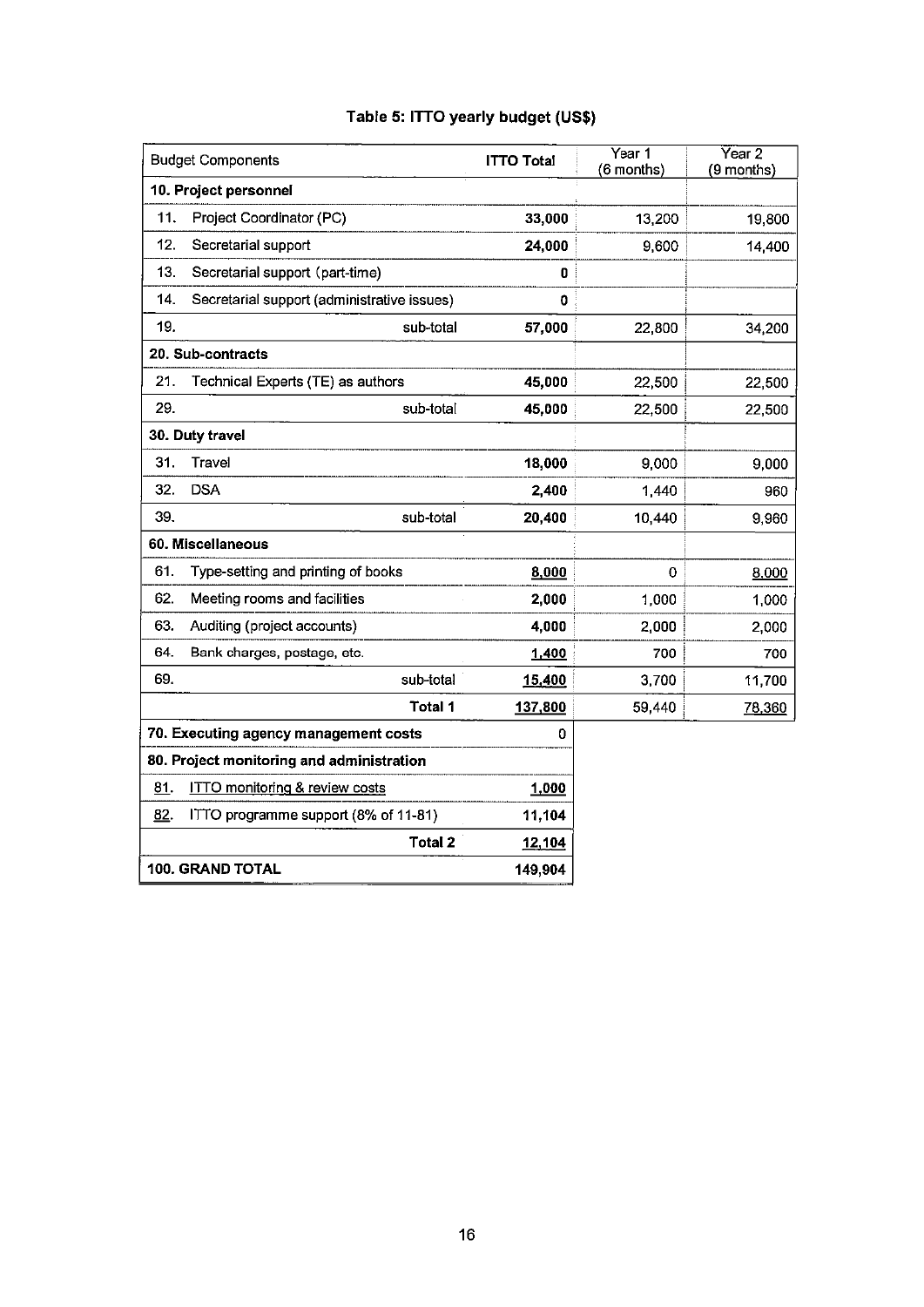| <b>Budget Components</b>                           | <b>ISME Total</b> | Year 1<br>(6 months) | Year 2<br>(9 months) |
|----------------------------------------------------|-------------------|----------------------|----------------------|
| 10 Project personnel                               |                   |                      |                      |
| Project Coordinator (PC)<br>11.                    |                   |                      |                      |
| 12.<br>Secretarial support                         |                   |                      |                      |
| Secretarial support (part-time)<br>13.             | 11,250            | 4,500                | 6,750                |
| 14.<br>Secretarial support (administrative issues) | 22,500            | 9,000                | 13,500               |
| 19.<br>sub-total                                   | 33,750            | 13,500               | 20,250               |
| 20 Sub-contracts                                   |                   |                      |                      |
| 21.<br>Technical Experts (TE) as authors           | 0                 | 0                    | $\pmb{0}$            |
| 29.<br>sub-total                                   | 0                 | 0                    | 0                    |
| 30 Duty travel                                     |                   |                      |                      |
| 31.<br><b>Travel</b>                               | 10,500            | 3,000                | 7,500                |
| 32.<br><b>DSA</b>                                  | 2,160             | 480                  | 1,680                |
| 39.<br>sub-total                                   | 12,660            | 3,480                | 9,180                |
| 60 Miscellaneous                                   |                   |                      |                      |
| 61.<br>Type-setting and printing of books          | 0                 | 0                    | 0                    |
| 62.<br>Meeting rooms and facilities                | 3,500             | 1,500                | 2,000                |
| 63.<br>Auditing (project accounts)                 | 0                 | 0                    | 0                    |
| 64.<br>Bank charges, postage, etc.                 | 1,600             | 800                  | 800                  |
| 69.<br>sub-total                                   | 5,100             | 2,300                | 2,800                |
| Total 1                                            | 51,510            | 19,280               | 32,230               |
| 70. Executing agency management costs              | 20,820            |                      |                      |
| 80 Project monitoring and administration           |                   |                      |                      |
| 81.<br><b>ITTO monitoring &amp; review costs</b>   | 0                 |                      |                      |
| 82.<br>ITTO programme support                      | 0                 |                      |                      |
| <b>Total 2</b>                                     | 20,820            |                      |                      |
| <b>100. GRAND TOTAL</b>                            | 72,330            |                      |                      |

## Table 6: Executing agency yearly budget (US\$)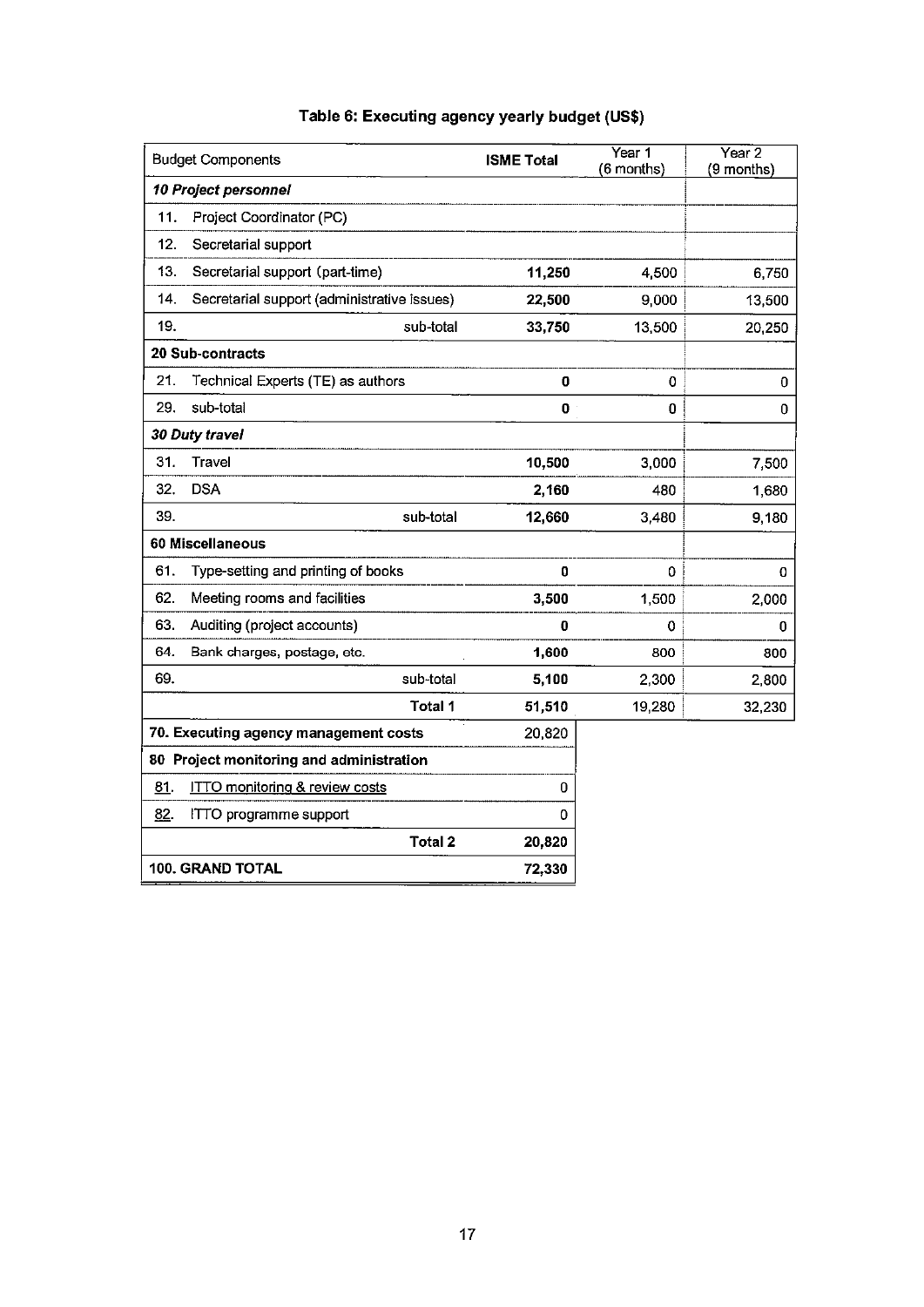## **PART 4: IMPLEMENTATION ARRANGEMENTS**

#### 4.1 Executing agency and organizational structure

ISME is the executing agency (EA) of the project (Annex 1). Prof, Shigeyuki Baba and Dr. François Blasco are key experts provided by the EA (Annex 2).

Pending endorsement by ITTO, ISME will engage a Project Coordinator (PC) to coordinate all activities of the project, and will provide the necessary administrative and secretarial support for the project (Figure 2). The Executive Committee (EC) of ISME comprising a President, three Vice-Presidents, a Treasurer, and a Executive Secretary (ES) will serve as the Project Technical Committee (PTC).





#### 4.2 Project management

The three Technical Experts will work in consultation with the PC. ISME will employ a staff to provide the necessary administrative and secretarial support for the project. The terms of reference for the PC and Technical Experts are listed as Annex 3. Recommendations of ITTO's Expert Panel (EP) and resulting modifications by the EA are shown in Annex 4.

#### 4.3 Monitoring and reporting

Bi-annual progress report of the project shall be submitted to ITTO in February and August in each year. The project completion report will be prepared and submitted to ITTO within three months of completion of the project (September 2011).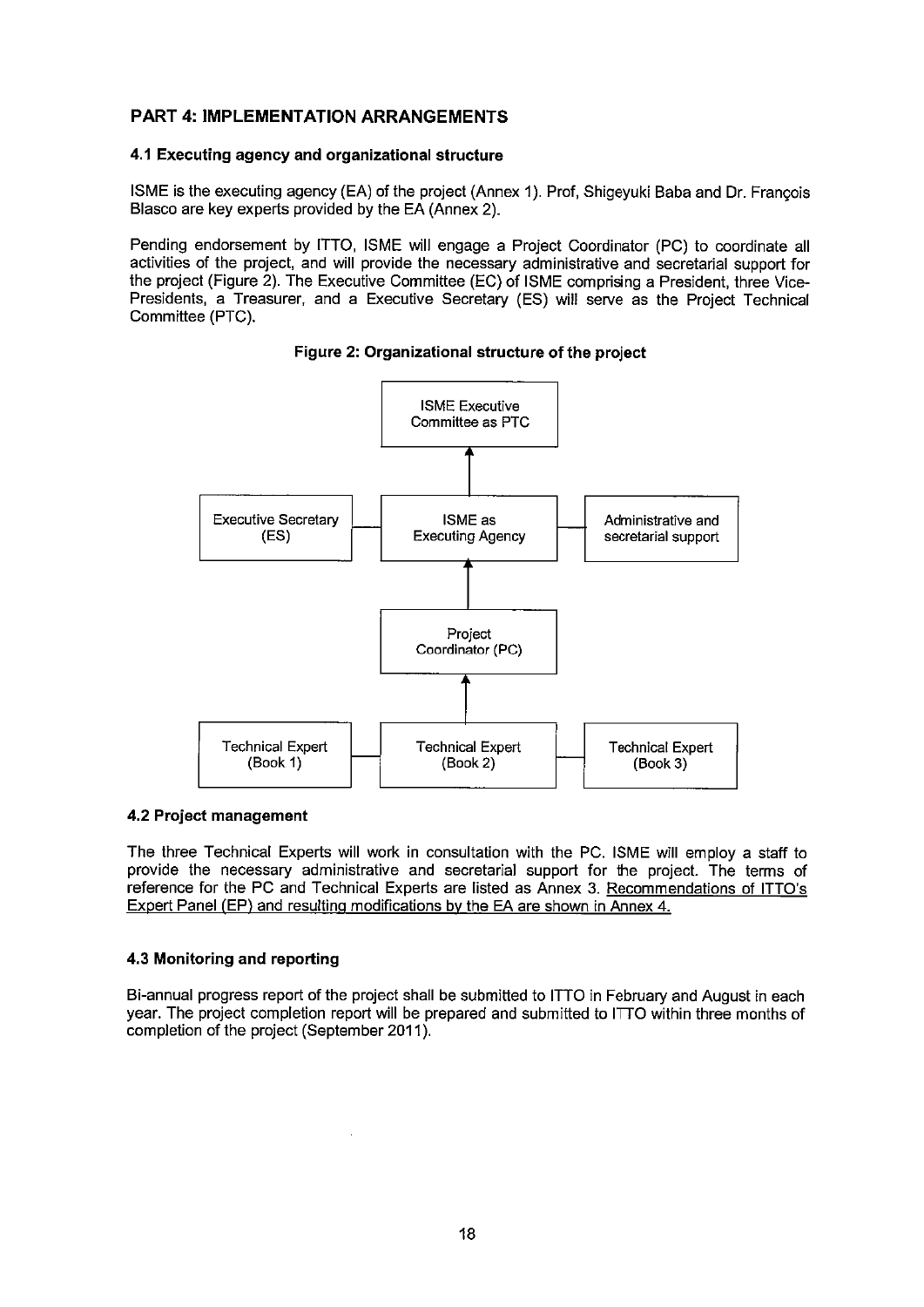#### **REFERENCES**

Chan, H.T. & Baba, S., 2009. Manual on Guidelines for Rehabilitation of Coastal Forests damaged by Natural Hazards in the Asia-Pacific Region. International Society for Mangrove Ecosystems (ISME) and International Tropical Timber Organization (ITTO), 66 pp.

Clough, B. (Ed.), 1993. The Economic and Environmental Values of Mangrove Forests and their Present State of Conservation in South-East AsialPacific Region. ISME, ITTO and JIAM Mangrove Ecosystems Technical Reports Vol. 1, 202 pp.

de Lacerda L.D. & Diop. E.S. (Eds.), 1993a. Conservation and Sustainable Utilization of Mangrove Forests in Latin America and Africa Regions, Part I - Latin America, International Society for Mangrove Ecosystems (ISME), Okinawa, Japan.

de Lacerda L.D. & Diop, E.S. (Eds.), 1993b. Conservation and Sustainable Utilization of Mangrove Forests in Latin America and Africa Regions, Part II - Africa. International Society for Mangrove Ecosystems (ISME), Okinawa, Japan.

FAO, 2007. The World's Mangroves 1980-2005. A thematic study prepared in the framework of the Global Forest Resources Assessment 2005. FAO Forestry Paper 153, 77 pp.

Field, C., 1995. Journey Amongst Mangroves. International Tropical Timber Organization and International Society for Mangrove Ecosystems (ISME), 140 pp.

JICA, 2007. Chapter 1: Japan's ODA and an Overview of JICA Programs. Pp. 26-30 of JICA Annual Report 2007, Japan International Cooperation Agency (JICA).

Spalding, M., Kainuma, M. & Collins, L. (unpublished). World Atlas for Mangroves. International Tropical Timber Organization (ITTO) and International Society for Mangrove Ecosystems (ISME). Earthscan, UK.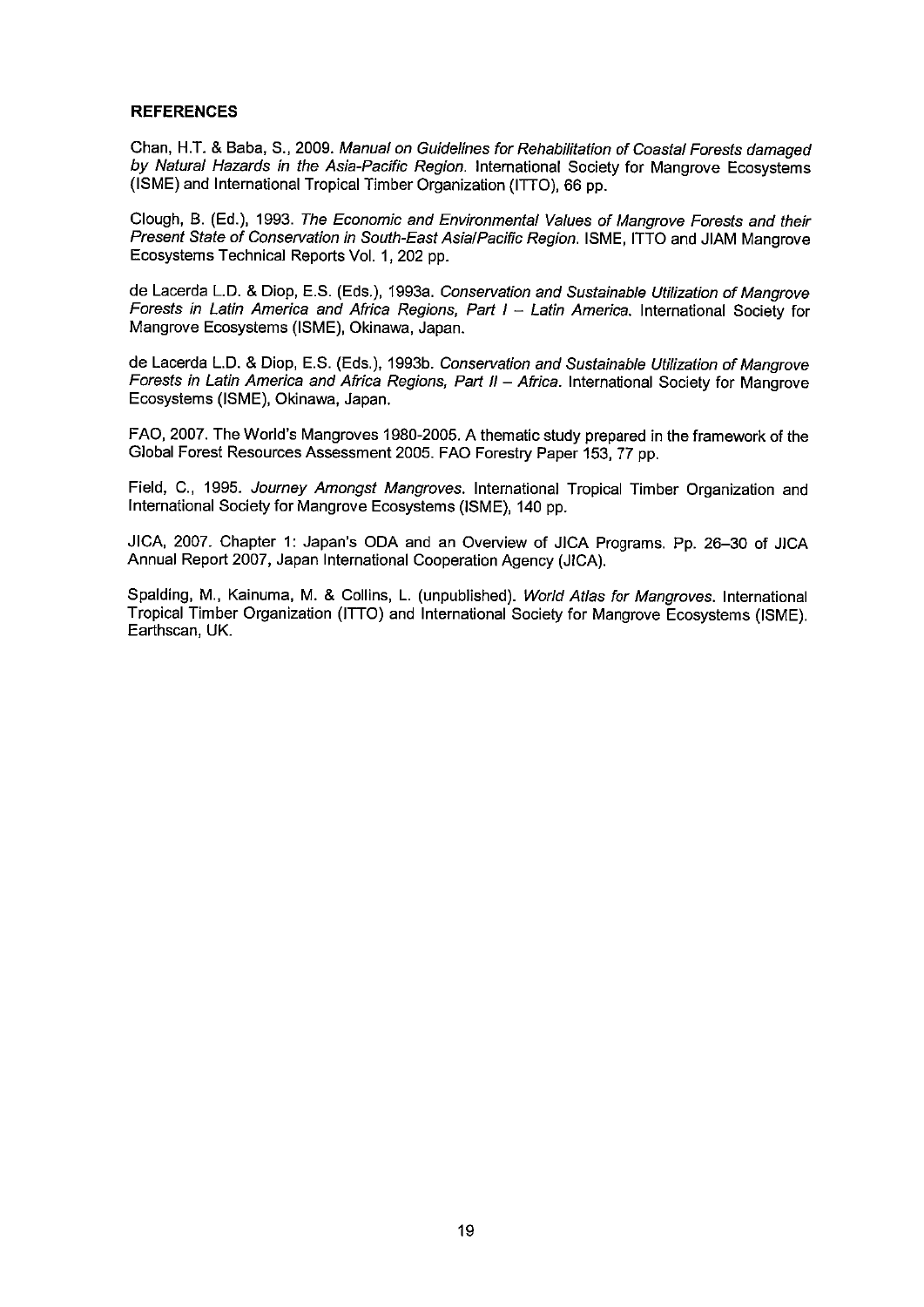#### ANNEX 1: PROFILE OF EXECUTING AGENCY

The International Society for Mangrove Ecosystems (ISME) is an international non-profit, nongovernmental scientific society, established in August 1990. ISME was certified a Foundation on 23 October 1992, by the local government of Japan and is affiliated by the Japanese Law of Foundation. In 1998, a new Japanese law (Law to Promote Specified Non-profit Activities) was enacted. Under the new law, ISME was registered as a Non-profit Organization (NPO) in 2003. ISME is an NGO associated with the United Nations Department of Public Information and has good collaboration with ITTO, UNU, UNESCO, FAO, and with many local NGOs and NPOs. ISME has been implementing several mangrove projects in collaboration with other national and international NGOs such as IUCN-Pakistan, WWF-Japan, and others. Presently, the membership of ISME includes 40 institutions and over 1,000 individual members from 86 countries.

#### Members of ISME Executive Committee (2008 to 2011)

President: Prof. E.S. Diop (Senegal), Senior Environmental Affairs Officer, UNEP Vice-Presidents: 1. H.E. Noboru Nakahira (Japan), Former Ambassador to United Arab Emirates, Malaysia and Canada 2. Dr. François Blasco (France), Former Director of Laboratoire d'Ecologie Terrestre, France 3. Dr. Chan Hung Tuck (Malaysia), Former Director of Research Management, Forest Research Institute Malaysia (FRIM). Malaysia Treasurer: Prof. Sanit Aksornkoae (Thailand). President of Thai Environment Institute (TEI) and Professor Emeritus of Kasetsart University, Thailand Executive Secretary:

Prof. Shigeyuki Baba (Japan), Professor, University of the Ryukyus and Director of the Tropical Biosphere Research Center, Iriomote, Japan

#### Aims of ISME:

To promote research and surveys on the conservation, rational management, and sustainable utilisation of mangrove ecosystems; and to serve as an international databank on mangrove ecosystems

#### **Activities of ISME:**

- To promote the study of mangrove ecosystems
- To promote collection, evaluation and dissemination of information on mangrove ecosystems
- To promote research, training and activities for sustainable management, rational utilization, rehabilitation and conservation of mangrove ecosystems
- To develop materials to enhance public awareness of the social, economic and ecological importance of mangrove ecosystems
- To organize and co-sponsor conferences, seminars, and workshops, giving lectures and courses, publishing both scientific and popular articles
- To support and implement research projects and programs

#### **ISME** Secretariat:

The ISME Secretariat is headed by the Executive Secretary (ES), Prof. Shigeyuki Baba. The Secretariat comprises of four full-time staff members in Okinawa and two overseas. The Executive Secretary is serving the Secretariat on a voluntary basis.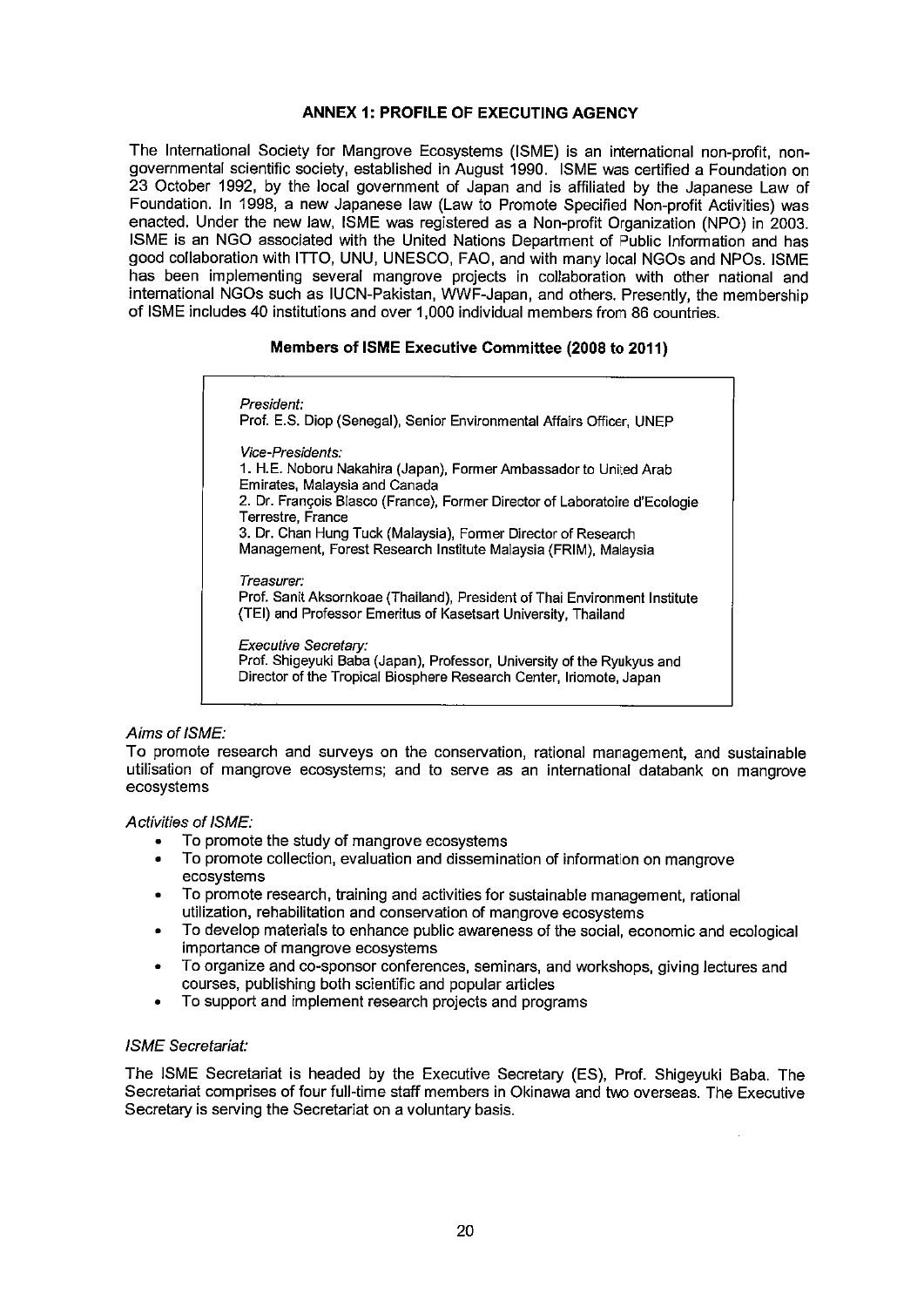## List of ITTO-funded projects and pre-projects implemented by ISME

| Project title and reference number                                                                                                                                        | Year and budget (US\$)                    | Status              |
|---------------------------------------------------------------------------------------------------------------------------------------------------------------------------|-------------------------------------------|---------------------|
| The Economic and Environmental Values of Mangrove Forests<br>and Present State of Conservation PD 71/89 Rev.1 (F)                                                         | 1990-1991; Submitted<br>through JIAM      | Completed           |
| Workshops on Conservation and Sustainable Utilization on<br>Mangrove Forests in the Latin America and Africa Regions PD<br>114/90 (F)                                     | 1992-1994; \$480,000                      | Completed           |
| Manual and a World Natural Mangrove Atlas for Mangrove<br>Ecosystem Restoration PD 6/93 Rev.2 (F)                                                                         | 1993-1995; \$732,984                      | Completed           |
| Mangrove Resource Information System: Evaluation of the<br>Scope and Content of Existing Databases PPD 8/95 Rev.2 (F)                                                     | 1996: \$96,427                            | Completed           |
| Global Mangrove Database and Information System (GLOMIS)<br>PD 14/97 Rev.1 (F)                                                                                            | Phase I: \$883,427<br>Phase II; \$209,868 | Completed           |
| Action Plan on Sustainable Mangrove Management PPD 17/01<br>Rev.1(F)                                                                                                      | 2002-2003; \$181,485                      | Completed           |
| Expanding and Improving Global Mangrove Database and<br>Information System (GLOMIS) and its Networking PD 194/03<br>Rev.1(M)                                              | \$484,865                                 | Completed           |
| Guidelines for the Restoration of Mangroves and other Coastal<br>Forests Damaged by Tsunamis and other Natural Hazards in<br>the Asia-Pacific Region PPD 134/07 Rev.1 (F) | 2008-2009; \$129,038                      | Completed           |
| Revised World Atlas of Mangrove for Conservation and<br>Restoration of Mangrove Ecosystems PD 276/04 Rev.2 (F)                                                            | \$430,920 and \$43,252                    | Completion<br>phase |

 $\sim$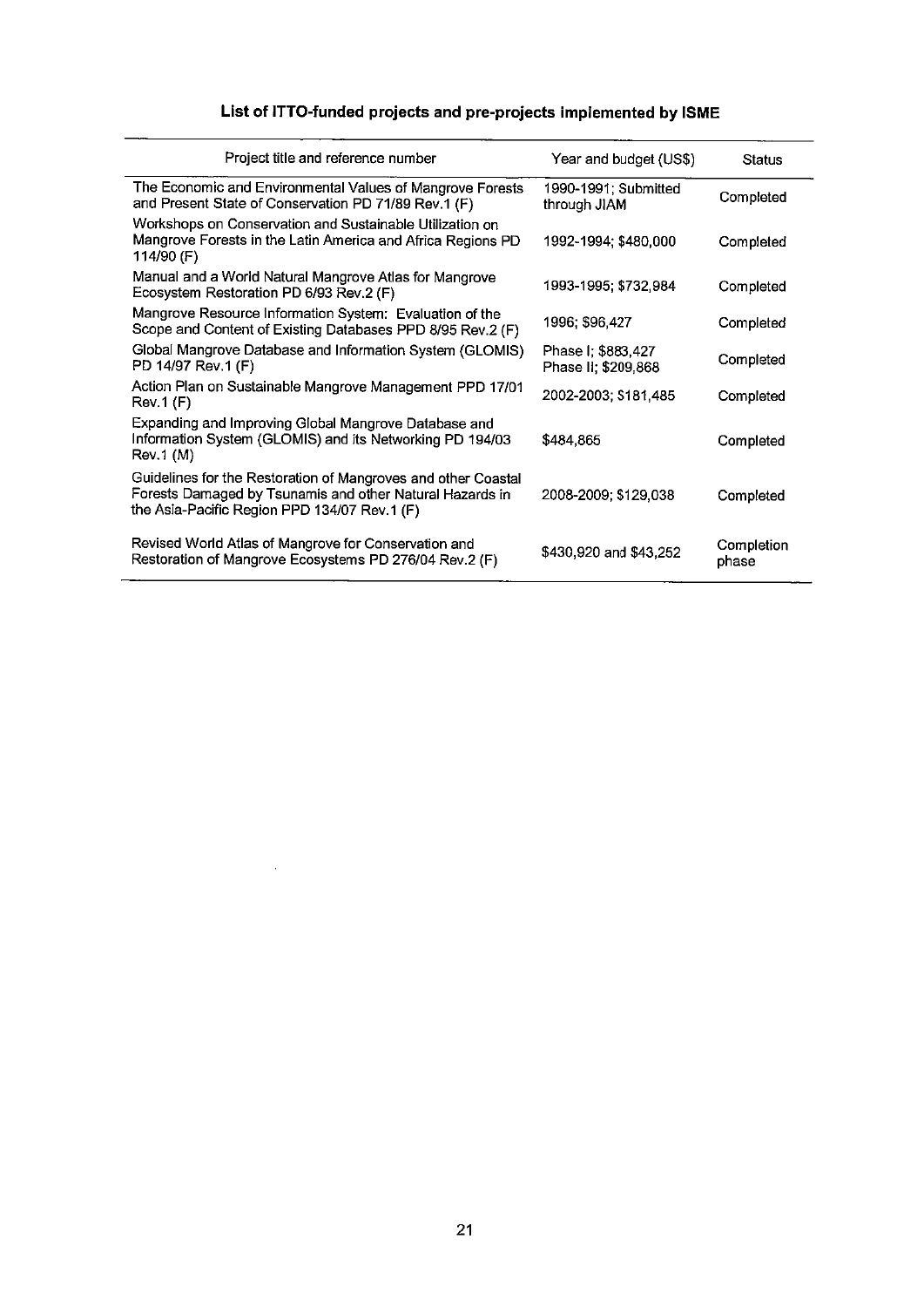#### ANNEX 2: TASKS AND RESPONSIBILITIES OF KEY EXPERTS PROVIDED BY THE EXECUTING AGENCY

Key experts provided by the Executing Agency (EA) are:

| Key expert                                                                                                                 | Field of expertise                          |
|----------------------------------------------------------------------------------------------------------------------------|---------------------------------------------|
| Prof. Shigeyuki Baba<br>Executive Secretary of ISME, Professor<br>of University of the Ryukyus, Okinawa,<br>Japan          | Mangrove rehabilitation<br>and conservation |
| Dr. François Blasco<br>Vice-President of ISME, Former Director<br>of Laboratoire d'Ecologie Terrestre,<br>Toulouse, France | Mangrove mapping and<br>inventory           |

Prof. Shigeyuki Baba and Dr. François Blasco are the Executive Secretary (ES) and Vice-President of ISME, respectively. They are members of the ISME Executive Committee (EC) which can also serve as the Project Technical Committee.

Tasks and responsibilities of the key experts are to advise on technical and financial aspects of the project implementation, and to review draft chapters of the books.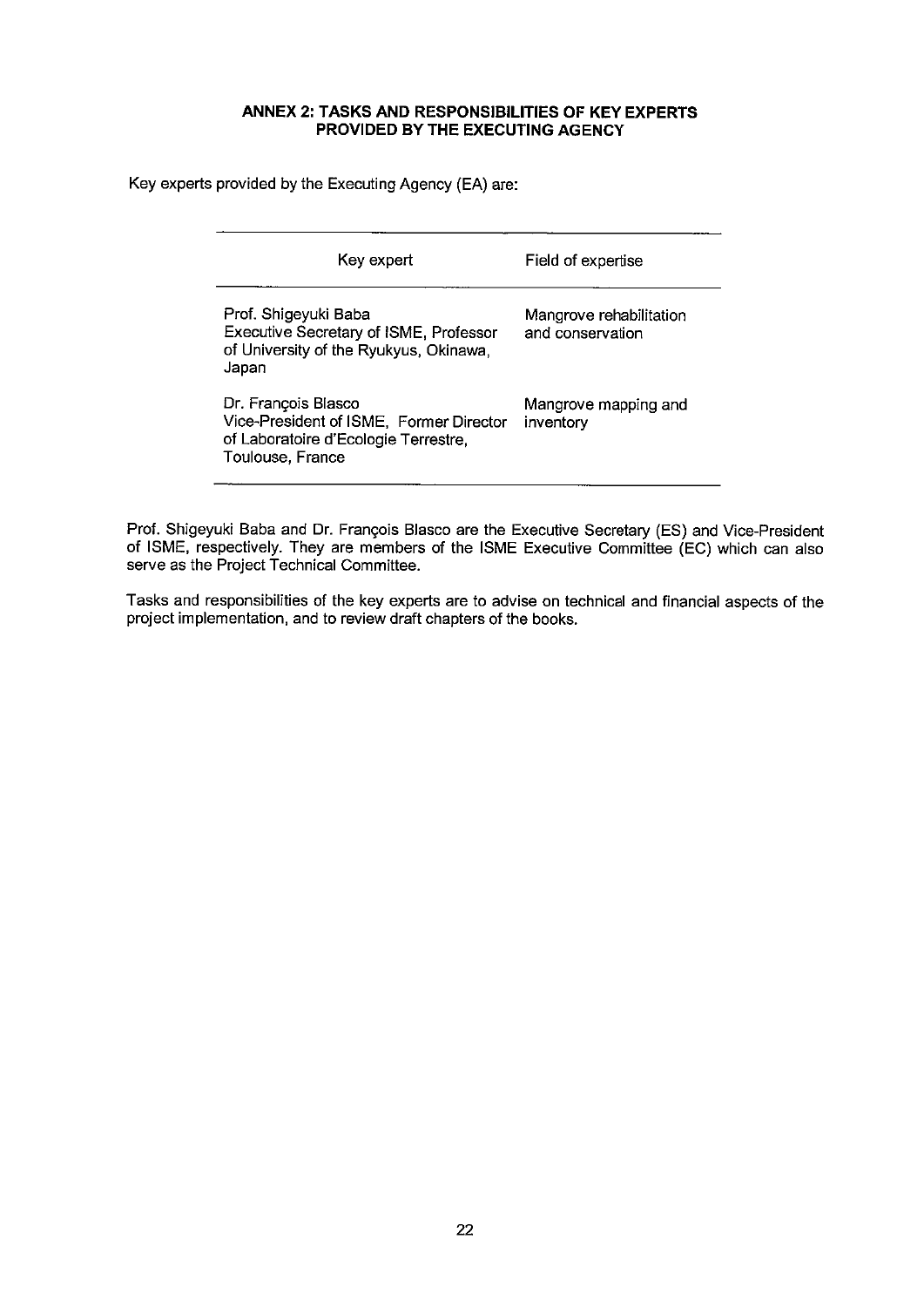#### ANNEX 3: TERMS OF REFERENCE OF PERSONNEL AND CONSULTANTS AND SUB-CONTRACTS FUNDED BY ITTO

#### **Project Coordinator (1)**

The Project Coordinator (PC) will be engaged by the Executing Secretary (ES) of the Executing Agency (EA) pending endorsement by ITTO. The PC will coordinate and implement activities of the project, which include appointment of Technical Experts as authors, organizing the Project Workshop, and selection of printing company. The terms of reference (TOR) of the PC will also include editing, type-setting, printing, and dispatch of the books.

#### Qualifications:

The PC should be a forestry expert on mangroves with relevant experience in research and project management. A minimum experience of 10 years is required for the candidate to the post. Previous experience in coordinating ITTO-funded projects is desirable.

Duties:

- a) Coordinate all project activities in close consultation with EA
- b) Appoint Technical Experts as authors of books
- c) Prepare required project documents such as progress and completion reports
- d) Edit and type-set text of the books
- e) Supervise printing and dispatch the books to ITTO
- f) Organize the project workshop for target users
- g) Ensure timely achievements of project results and objectives

#### **Technical Experts (3)**

The PC will engage three Technical Experts to author the books. Pending endorsement by the ES, engagement will be on a sub-contract basis. Payment will be in installments, pending progress made.

Qualifications:

Candidates should have internationally recognized expertise in mangrove botany, ecology, physiology, management, and silviculture. Previous involvement in ITTO-funded projects is desirable.

Duties:

- a) Timely completion of book chapters with illustrations as in the work plan
- b) Attend the PTC meeting and present chapters at the project workshop
- c) Compile information on case studies
- d) Carry out other duties as requested by the PC and EA

#### Staff for administration and finance (1)

Administration and financial management are essential components of the project. As such, a staff will be employed by the EA to assist the PC. Stationed full-time at the ISME Headquarters in Okinawa, the staff will work under the direct supervision of the ES. Candidate with some experience in the management of ITTO-funded projects would be an advantage.

Duties:

- $a)$ Make correspondence with staff of the project
- b) Manage the project finance
- $c)$ Make logistic arrangements for meetings
- $\mathsf{d}$ Provide secretarial support to achieve project objectives
- Typeset manuscripts for publications and reports for submission  $e)$
- Carry out other duties as requested by the PC and ES  $f$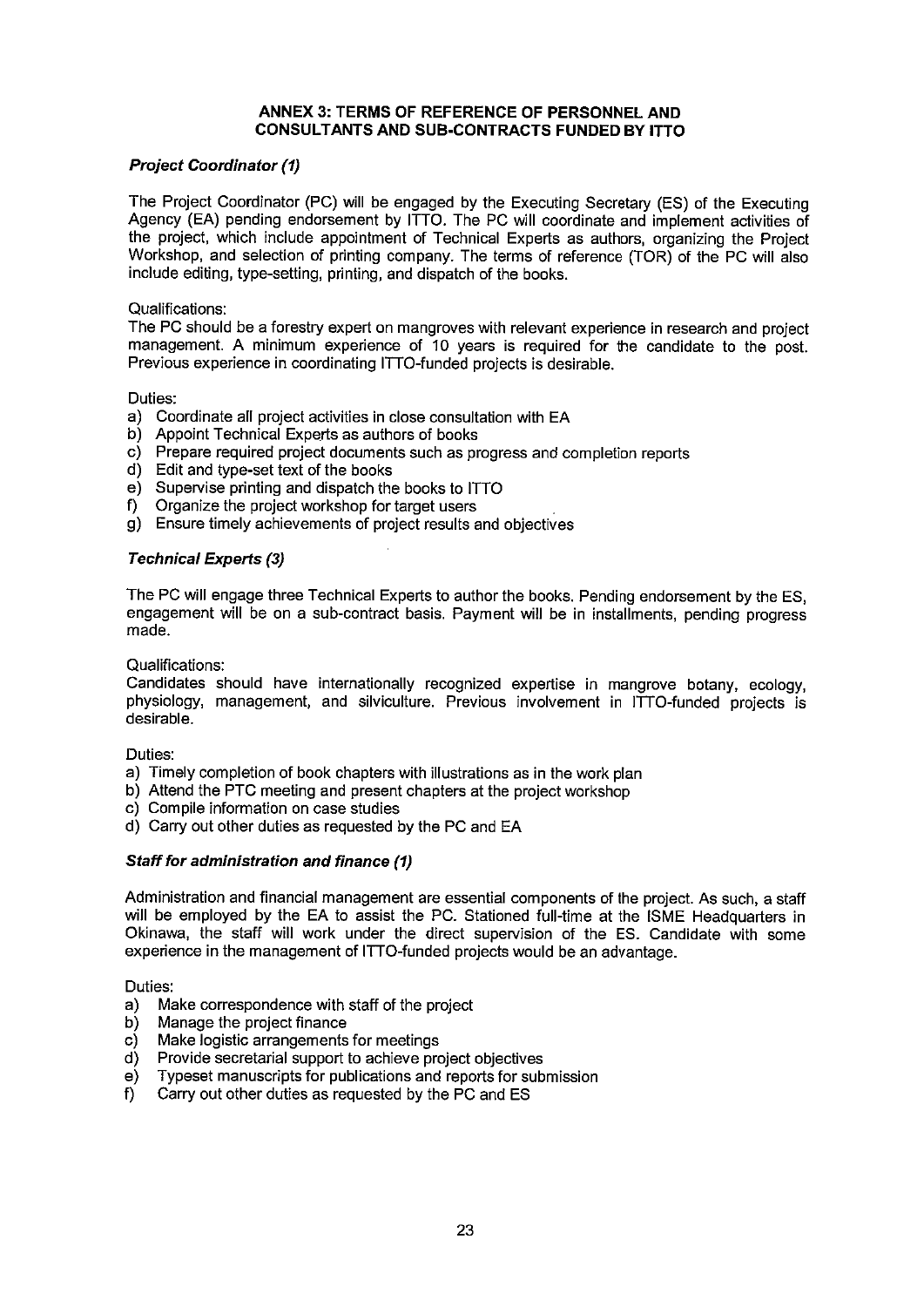#### ANNEX 4: RECOMMENDATIONS OF ITTO'S EXPERT PANEL **AND RESULTING MODIFICATIONS**

#### PD 564/09 (F) Production of an Educational Book Series on Mangroves for Sustainable Management and Utilization of Mangrove Systems

#### Assessment by the Thirty-ninth Panel

#### A) Overall Assessment

The Panel acknowledged that the project intended to publish three educational books on mangrove ecosystems (Introduction to Mangrove Ecosystems; Structure and Function of Mangrove Forest; and Useful Products from Mangrove Plants) with a view to increasing public awareness of the environmental, ecological and socio-economic functions of mangrove ecosystems. It also recognized the Executing Agency (International Society for Mangrove Ecosystems - ISME) has published a manual for mangrove restoration, a world atlas of mangrove and a global mangrove database and information system (GLOMIS) through ITTO projects. The Panel further noted that the proposed publication would be complementary to such publications.

However, the Panel noted that the proposal could be further improved by refining the problem analysis and its problem tree focused on the key problem to be addressed by the project. It also noted that the specific objectives and outputs could be refined in a concise way. With regards to dissemination of project outcomes, the Panel recalled that the recommendations of the ex-post evaluation of ISME implemented mangrove projects included the need to publish technical reports in three ITTO working languages for wide dissemination. In this regard, the Panel felt that the publication of the three educational books in French and Spanish would be necessary.

#### **B)** Specific Recommendations

The proposal should be revised taking into account the overall assessment and the following:

- $1.$ Refine the problem analysis and its problem tree by focusing on the key problem to be addressed by the project. For instance, "Lack of appropriate and technically-sound policies and/or management plans for sustainable management and utilization of mangrove forests" would be a sectoral problem rather than a problem to be addressed by the project;
- $2.$ Adjust the specific objective to the refined key problem and combine Outputs 2 and 3 into one Output as they are closely linked with the dissemination of the three educational books:
- 3. Provide impact indicators for the development objective of the project and outcome indicators in connection to the specific objectives;
- 4. Provide a profile of the target audiences who will actually use the three educational books in key stakeholders such as forest management units, NGOs & NPOs, local governments, and education and research institutes;
- 5. Strengthen the dissemination activities by considering the organization of a launching ceremony of the three books at a Session of the ITTC instead of holding a separate project workshop:
- Rearrange the current budget resources to allow for the publication of the three 6. educational books in French and Spanish for wider dissemination:
- $7.$ Correct the title of Table 2 in consistent with the planned project duration:
- 8. Include ITTO Monitoring and Review Costs to US\$1,000 and recalculate the ITTO Programme Support Costs at 8% of ITTO total project costs; and